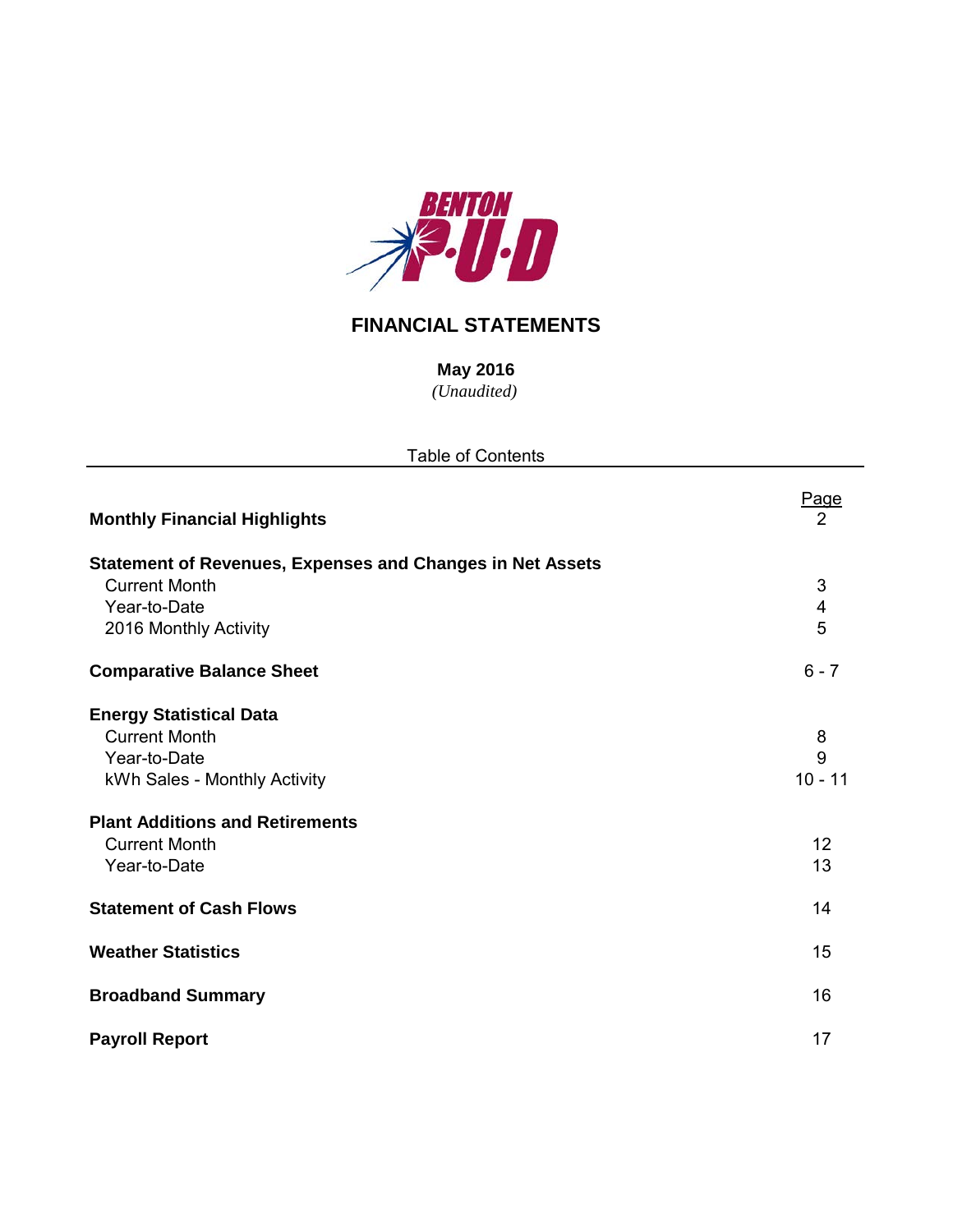

# *Financial Highlights*

*May 2016*

 *Issue date: 6/28/16*

Financial highlights for the month of May:

- District operations resulted in an decrease in net assets of \$170,000 for the month.
- The average temperature of 65.0° was 2.9° above normal. Heating degree days were 37% of average.<br>  $\geq$  Total retail W/h billed during May was up 2% from last year and 3% below budget.
- Total retail kWh billed during May was up 2% from last year and 3% below budget.
- $\triangleright$  Net power supply costs were \$5.9 million for the month with sales for resale of \$1.0 million and an average price of \$18 per MWh.
- May's non-power operating costs of \$1.7 million before taxes and depreciation were 2% below budget.
- $\triangleright$  Net capital expenditures were \$975,000 for the month.

|                               |         | (in thousands of dollars) |            |           |            |     |     |     |            |     |            |            |                  |                                |
|-------------------------------|---------|---------------------------|------------|-----------|------------|-----|-----|-----|------------|-----|------------|------------|------------------|--------------------------------|
| <b>Change in Net Position</b> | Jan     | Feb                       | <b>Mar</b> | Apr       | <b>May</b> | Jun | Jul | Aug | <b>Sep</b> | Oct | <b>Nov</b> | <b>Dec</b> | <b>Total YTD</b> | <b>Annual</b><br><b>Budget</b> |
| Actual                        | (S517)  | (\$1,277)                 | \$969      | (\$1,658) | (\$170)    |     |     |     |            |     |            |            | (\$2,653)        |                                |
| <b>Budget</b>                 | (S464)  | (\$1,452)                 | \$511      | (\$2,381) | \$99       |     |     |     |            |     |            |            | (\$3,687)        | (\$15)                         |
|                               |         |                           |            |           |            |     |     |     |            |     |            |            |                  |                                |
| <b>Net Power Costs</b>        | Jan     | Feb                       | Mar        | Apr       | May        | Jun | Jul | Aug | Sep        | Oct | Nov        | <b>Dec</b> | <b>Total</b>     | Annual<br><b>Budget</b>        |
| Power Supply Costs            | \$8,359 | \$7,716                   | \$7,578    | \$7,872   | \$7,051    |     |     |     |            |     |            |            | \$38,576         | \$101,896                      |
| Less: Sales for Resale        | (1,552) | (1,441)                   | (1,631)    | (1, 271)  | (1, 115)   |     |     |     |            |     |            |            | (7,011)          | (20, 208)                      |
| <b>Net Power Costs</b>        | \$6,806 | \$6,275                   | \$5,947    | \$6,601   | \$5,936    |     |     |     |            |     |            |            | \$31,565         | \$81,688                       |
|                               |         |                           |            |           |            |     |     |     |            |     |            |            |                  |                                |
| <b>Net Capital Costs</b>      | Jan     | Feb                       | <b>Mar</b> | Apr       | May        | Jun | Jul | Aug | <b>Sep</b> | Oct | <b>Nov</b> | <b>Dec</b> | <b>Total</b>     | <b>Annual</b><br><b>Budget</b> |
| Capital Expenditures          | \$993   | \$997                     | \$1,275    | \$572     | \$1,177    |     |     |     |            |     |            |            | \$5.014          | \$15,566                       |
| Less: Capital Contributions   | (155)   | (98)                      | (109)      | (53)      | (202)      |     |     |     |            |     |            |            | (617)            | (1, 285)                       |
| Net Capital Costs             | \$837   | \$899                     | \$1,166    | \$519     | \$975      |     |     |     |            |     |            |            | \$4,397          | \$14,281                       |
|                               |         |                           |            |           |            |     |     |     |            |     |            |            |                  |                                |
| <b>Load Statistics</b>        | Jan     | Feb                       | Mar        | Apr       | May        | Jun | Jul | Aug | <b>Sep</b> | Oct | <b>Nov</b> | <b>Dec</b> | <b>Total</b>     | Annual<br><b>Budget</b>        |
| aMW - Retail Sales Billed     | 192     | 175                       | 145        | 194       | 205        |     |     |     |            |     |            |            | 182              | 202                            |
| aMW - Sales for Resale        | 79      | 86                        | 101        | 95        | 69         |     |     |     |            |     |            |            | 86               | 48                             |













**Load PResale BPA/Generation Market** \*Load is based on energy consumed, not billed in the listed month.

| <b>Key Ratios</b>                       |    |      |          |  |  |  |  |  |  |  |
|-----------------------------------------|----|------|----------|--|--|--|--|--|--|--|
| Current Ratio                           |    |      | 3.83 : 1 |  |  |  |  |  |  |  |
| Debt Service Coverage (2013 actual)     |    |      | 3.14     |  |  |  |  |  |  |  |
| Debt Service Coverage (2014 Actual)     |    |      | 3.38     |  |  |  |  |  |  |  |
| Debt Service Coverage (2015 Actual)     |    |      | 2.93     |  |  |  |  |  |  |  |
| Debt Service Coverage (2016 projection) |    |      | 2.77     |  |  |  |  |  |  |  |
| <i>(includes capital contributions)</i> |    |      |          |  |  |  |  |  |  |  |
|                                         |    |      |          |  |  |  |  |  |  |  |
| <b>Other Statistics</b>                 |    |      |          |  |  |  |  |  |  |  |
| Unrestricted Undesignated Reserves      | \$ | 27.4 | million  |  |  |  |  |  |  |  |
| Bond Insurance Replacement (designated) | \$ | 3.1  | million  |  |  |  |  |  |  |  |
| Power Market Volatility (designated)    | \$ | 3.3  | million  |  |  |  |  |  |  |  |
| Special Capital (designated)            | \$ | 5.3  | million  |  |  |  |  |  |  |  |

| Power Market Volatility (designated)   | \$<br>3.3   | million |  |
|----------------------------------------|-------------|---------|--|
| Special Capital (designated)           | \$<br>5.3   | million |  |
| Customer Deposits (designated)         | \$<br>1.4   | million |  |
| Bond Principal & Interest (restricted) | \$<br>1.9   | million |  |
| Bond Reserve Account (restricted)      | \$<br>1.1   | million |  |
| <b>Net Utility Plant</b>               | \$<br>120.3 | million |  |
| Long-Term Debt                         | \$<br>52.6  | million |  |
| <b>Active Service Agreements</b>       | 51.529      |         |  |
| Non-Contingent Employees               | 150.25      |         |  |
| Contingent YTD FTE's                   | 1.54        |         |  |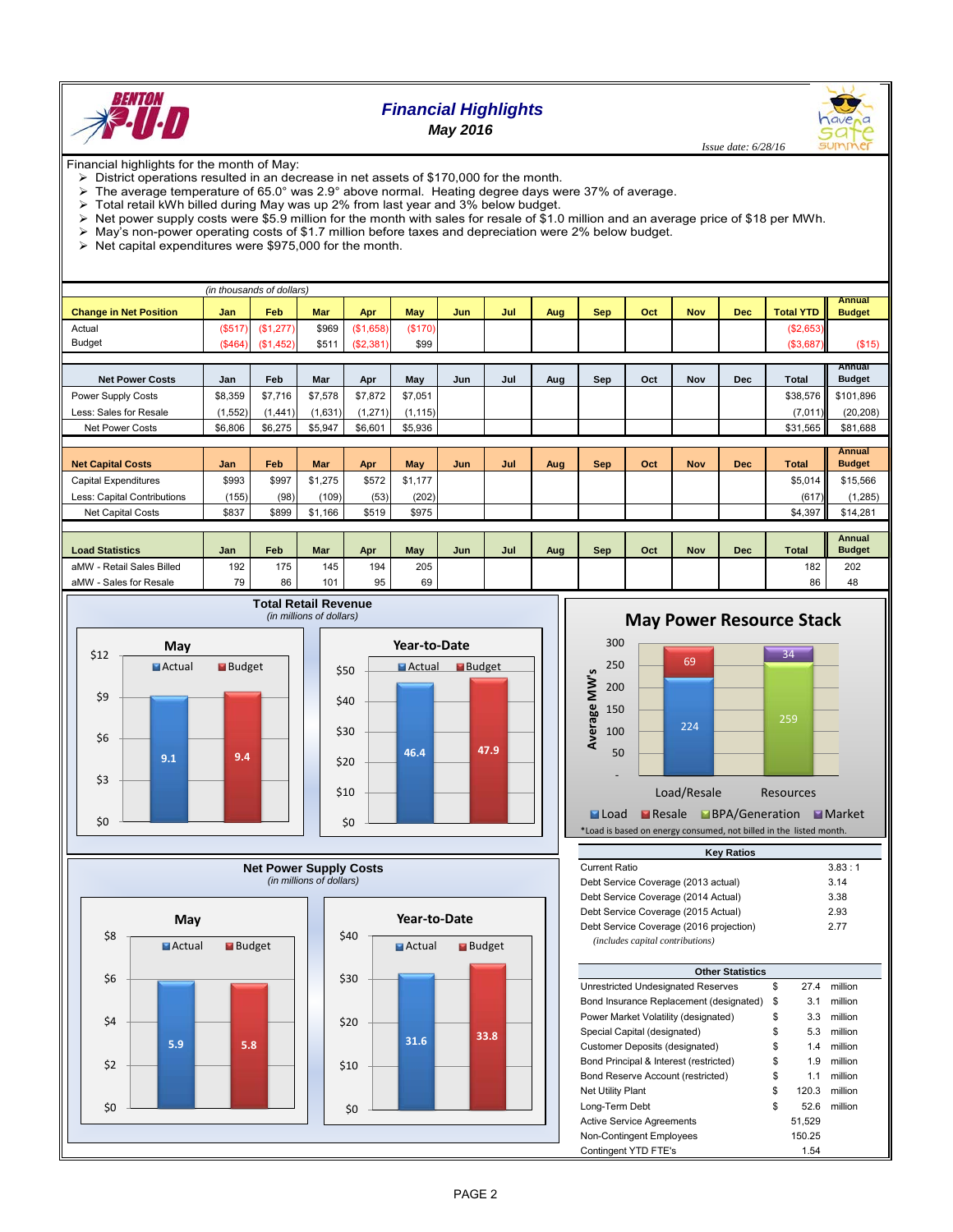#### **PUBLIC UTILITY DISTRICT NO.1 OF BENTON COUNTY STATEMENT OF REVENUES, EXPENSES, AND CHANGES IN NET POSITION CURRENT MONTH**

|                                                            |               | 5/31/2016<br>5/31/2015 |                          |               |                          |
|------------------------------------------------------------|---------------|------------------------|--------------------------|---------------|--------------------------|
|                                                            | <b>ACTUAL</b> | <b>BUDGET</b>          | <b>PCT</b><br><b>VAR</b> | <b>ACTUAL</b> | <b>PCT</b><br><b>VAR</b> |
| <b>OPERATING REVENUES</b>                                  |               |                        |                          |               |                          |
| Energy Sales - Retail                                      | \$9,132,175   | \$9,438,040            | $-3%$                    | \$8,564,873   | 7%                       |
| <b>Energy Sales for Resale</b>                             | 1,047,005     | 1,326,105              | $-21%$                   | 1,045,863     | 0%                       |
| Transmission of Power for Others                           | 67,768        | 57,202                 | 18%                      | 52,197        | 30%                      |
| <b>Broadband Revenue</b>                                   | 168,783       | 148,934                | 13%                      | 135,833       | 24%                      |
| <b>Other Revenue</b>                                       | 152,767       | 86,383                 | 77%                      | 82,657        | 85%                      |
| <b>TOTAL OPERATING REVENUES</b>                            | 10,568,496    | 11,056,664             | $-4%$                    | 9,881,422     | 7%                       |
| <b>OPERATING EXPENSES</b>                                  |               |                        |                          |               |                          |
| <b>Purchased Power</b>                                     | 5,933,494     | 6,102,765              | $-3%$                    | 6,018,834     | $-1%$                    |
| <b>Purchased Transmission &amp; Ancillary Services</b>     | 1,095,458     | 1,105,925              | $-1%$                    | 1,042,815     | 5%                       |
| <b>Conservation Program</b>                                | 22,082        | 11,893                 | 86%                      | 76,528        | $-71%$                   |
| <b>Total Power Supply</b>                                  | 7,051,034     | 7,220,583              | $-2%$                    | 7,138,177     | $-1%$                    |
| Transmission Operation & Maintenance                       | 18,489        | 6,650                  | 178%                     | 8,539         | 117%                     |
| Distribution Operation & Maintenance                       | 790,398       | 753,888                | 5%                       | 695,647       | 14%                      |
| <b>Broadband Expense</b>                                   | 87,954        | 61,334                 | 43%                      | 90,148        | $-2%$                    |
| Customer Accounting, Collection & Information              | 306,587       | 311,542                | $-2%$                    | 306,644       | 0%                       |
| Administrative & General                                   | 487,474       | 586,383                | $-17%$                   | 535,197       | $-9%$                    |
| Subtotal before Taxes & Depreciation                       | 1,690,902     | 1,719,797              | $-2%$                    | 1,636,176     | 3%                       |
| Taxes                                                      | 948,699       | 933,059                | 2%                       | 886,158       | 7%                       |
| Depreciation & Amortization                                | 1,104,863     | 1,141,477              | $-3%$                    | 1,166,727     | $-5%$                    |
| <b>Total Other Operating Expenses</b>                      | 3,744,464     | 3,794,333              | $-1%$                    | 3,689,061     | 2%                       |
| <b>TOTAL OPERATING EXPENSES</b>                            | 10,795,498    | 11,014,916             | $-2%$                    | 10,827,239    | 0%                       |
| <b>OPERATING INCOME (LOSS)</b>                             | (227,002)     | 41,748                 | $> -200%$                | (945, 817)    | -76%                     |
| <b>NONOPERATING REVENUES &amp; EXPENSES</b>                |               |                        |                          |               |                          |
| Interest Income                                            | 28,586        | 31,931                 | $-10%$                   | 27,140        | 5%                       |
| Other Income                                               | 26,652        | 31,339                 | $-15%$                   | 111,445       | $-76%$                   |
| <b>Other Expense</b>                                       |               |                        | n/a                      |               | n/a                      |
| <b>Interest Expense</b>                                    | (210, 296)    | (215, 688)             | $-3%$                    | (238, 496)    | $-12%$                   |
| Debt Discount/Premium Amortization & Loss on Defeased Debt | 35,230        | 35,230                 | 0%                       | 36,018        | $-2%$                    |
| MtM Gain/(Loss) on Investments                             | (25,040)      |                        | n/a                      | (6, 120)      | >200%                    |
| <b>TOTAL NONOPERATING REVENUES &amp; EXPENSES</b>          | (144, 868)    | (117, 188)             | 24%                      | (70, 013)     | 107%                     |
| <b>INCOME (LOSS) BEFORE CAPITAL CONTRIBUTIONS</b>          | (371, 870)    | (75, 440)              | >200%                    | (1,015,830)   | $-63%$                   |
| <b>CAPITAL CONTRIBUTIONS</b>                               | 201,727       | 174,382                | 16%                      | 469,982       | -57%                     |
| <b>CHANGE IN NET POSITION</b>                              | (\$170,142)   | \$98,942               | >200%                    | (\$545,848)   | -69%                     |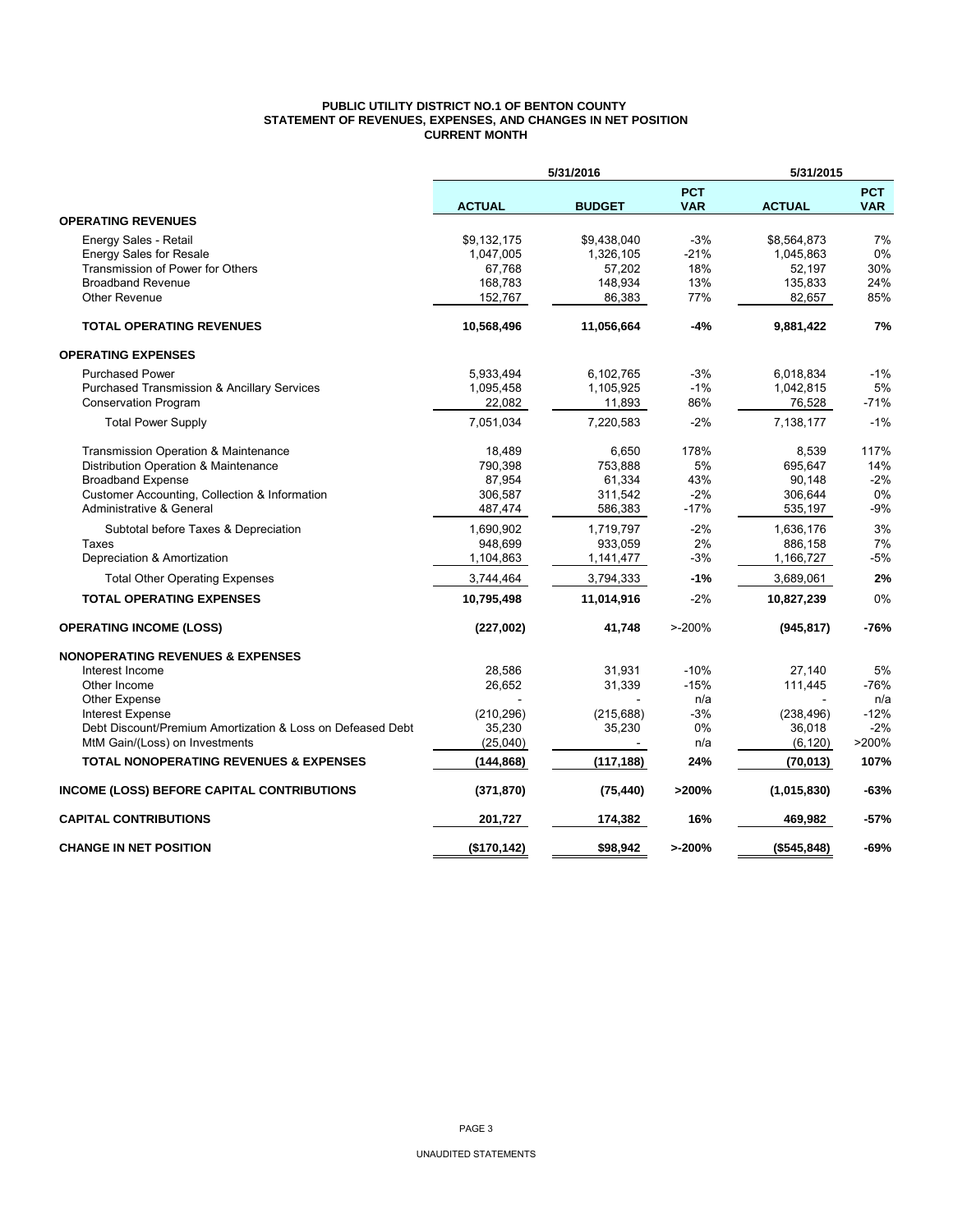### **PUBLIC UTILITY DISTRICT NO.1 OF BENTON COUNTY STATEMENT OF REVENUES, EXPENSES, AND CHANGE IN NET POSITION YEAR TO DATE**

|                                                            | 5/31/2016     |               |                          | 5/31/2015     |                          |  |
|------------------------------------------------------------|---------------|---------------|--------------------------|---------------|--------------------------|--|
|                                                            | <b>ACTUAL</b> | <b>BUDGET</b> | <b>PCT</b><br><b>VAR</b> | <b>ACTUAL</b> | <b>PCT</b><br><b>VAR</b> |  |
| <b>OPERATING REVENUES</b>                                  |               |               |                          |               |                          |  |
| Energy Sales - Retail                                      | \$46,374,544  | \$47,895,356  | -3%                      | \$44,087,553  | 5%                       |  |
| <b>Energy Sales for Resale</b>                             | 6,605,853     | 7,176,506     | $-8%$                    | 8,536,333     | $-23%$                   |  |
| Transmission of Power for Others                           | 404,867       | 286,010       | 42%                      | 298,115       | 36%                      |  |
| <b>Broadband Revenue</b>                                   | 839,198       | 879,888       | $-5%$                    | 823,016       | 2%                       |  |
| Other Revenue                                              | 924,463       | 899,122       | 3%                       | 836,515       | 11%                      |  |
| <b>TOTAL OPERATING REVENUES</b>                            | 55,148,925    | 57,136,882    | $-3%$                    | 54,581,533    | 1%                       |  |
| <b>OPERATING EXPENSES</b>                                  |               |               |                          |               |                          |  |
| <b>Purchased Power</b>                                     | 32,900,256    | 35,780,123    | $-8%$                    | 31,292,512    | 5%                       |  |
| Purchased Transmission & Ancillary Services                | 5,416,740     | 5,436,718     | 0%                       | 5,345,518     | 1%                       |  |
| <b>Conservation Program</b>                                | 251,768       | 59,465        | >200%                    | 46,151        | >200%                    |  |
| <b>Total Power Supply</b>                                  | 38,568,763    | 41,276,306    | $-7%$                    | 36,684,180    | 5%                       |  |
| Transmission Operation & Maintenance                       | 81,281        | 33,250        | 144%                     | 90,785        | $-10%$                   |  |
| Distribution Operation & Maintenance                       | 3,625,660     | 3,802,768     | $-5%$                    | 3,726,245     | $-3%$                    |  |
| <b>Broadband Expense</b>                                   | 326,873       | 284,363       | 15%                      | 425,426       | $-23%$                   |  |
| Customer Accounting, Collection & Information              | 1,378,455     | 1,485,368     | $-7%$                    | 1,427,970     | $-3%$                    |  |
| <b>Administrative &amp; General</b>                        | 2,719,193     | 2,802,458     | $-3%$                    | 2,987,819     | $-9%$                    |  |
| Subtotal before Taxes & Depreciation                       | 8,131,463     | 8,408,208     | $-3%$                    | 8,658,245     | $-6%$                    |  |
| Taxes                                                      | 5,249,398     | 5,339,843     | $-2%$                    | 4,928,367     | 7%                       |  |
| Depreciation & Amortization                                | 5,892,835     | 5,735,720     | 3%                       | 5,843,965     | 1%                       |  |
| <b>Total Other Operating Expenses</b>                      | 19,273,695    | 19,483,771    | $-1%$                    | 19,430,577    | $-1%$                    |  |
| <b>TOTAL OPERATING EXPENSES</b>                            | 57,842,458    | 60,760,077    | $-5%$                    | 56,114,758    | 3%                       |  |
| <b>OPERATING INCOME (LOSS)</b>                             | (2,693,533)   | (3,623,195)   | -26%                     | (1,533,225)   | 76%                      |  |
| <b>NONOPERATING REVENUES &amp; EXPENSES</b>                |               |               |                          |               |                          |  |
| Interest Income                                            | 123,565       | 175,996       | $-30%$                   | 131,744       | $-6%$                    |  |
| Other Income                                               | 147,530       | 156,695       | $-6%$                    | 283,655       | -48%                     |  |
| Other Expense                                              |               |               | n/a                      |               | n/a                      |  |
| <b>Interest Expense</b>                                    | (1,062,807)   | (1,050,120)   | 1%                       | (1, 170, 648) | $-9%$                    |  |
| Debt Discount/Premium Amortization & Loss on Defeased Debt | 176,151       | 176,150       | 0%                       | 180,090       | $-2%$                    |  |
| MtM Gain/(Loss) on Investments                             | 38,640        |               | n/a                      | 46,660        | -17%                     |  |
| <b>TOTAL NONOPERATING REVENUES &amp; EXPENSES</b>          | (576, 922)    | (541, 279)    | 7%                       | (528, 500)    | 9%                       |  |
| INCOME (LOSS) BEFORE CAPITAL CONTRIBUTIONS                 | (3,270,455)   | (4, 164, 474) | -21%                     | (2,061,725)   | 59%                      |  |
| <b>CAPITAL CONTRIBUTIONS</b>                               | 617,205       | 477,793       | 29%                      | 978,163       | $-37%$                   |  |
| <b>CHANGE IN NET POSITION</b>                              | (2,653,250)   | (3,686,681)   | $-28%$                   | (1,083,562)   | 145%                     |  |
| TOTAL NET POSITION, BEGINNING OF YEAR                      | 116,306,568   | 116,306,568   | 0%                       | 118,738,421   | $-2%$                    |  |
| TOTAL NET POSITION, END OF YEAR                            | 113,653,318   | 112,619,887   | 1%                       | 117,654,859   | $-3%$                    |  |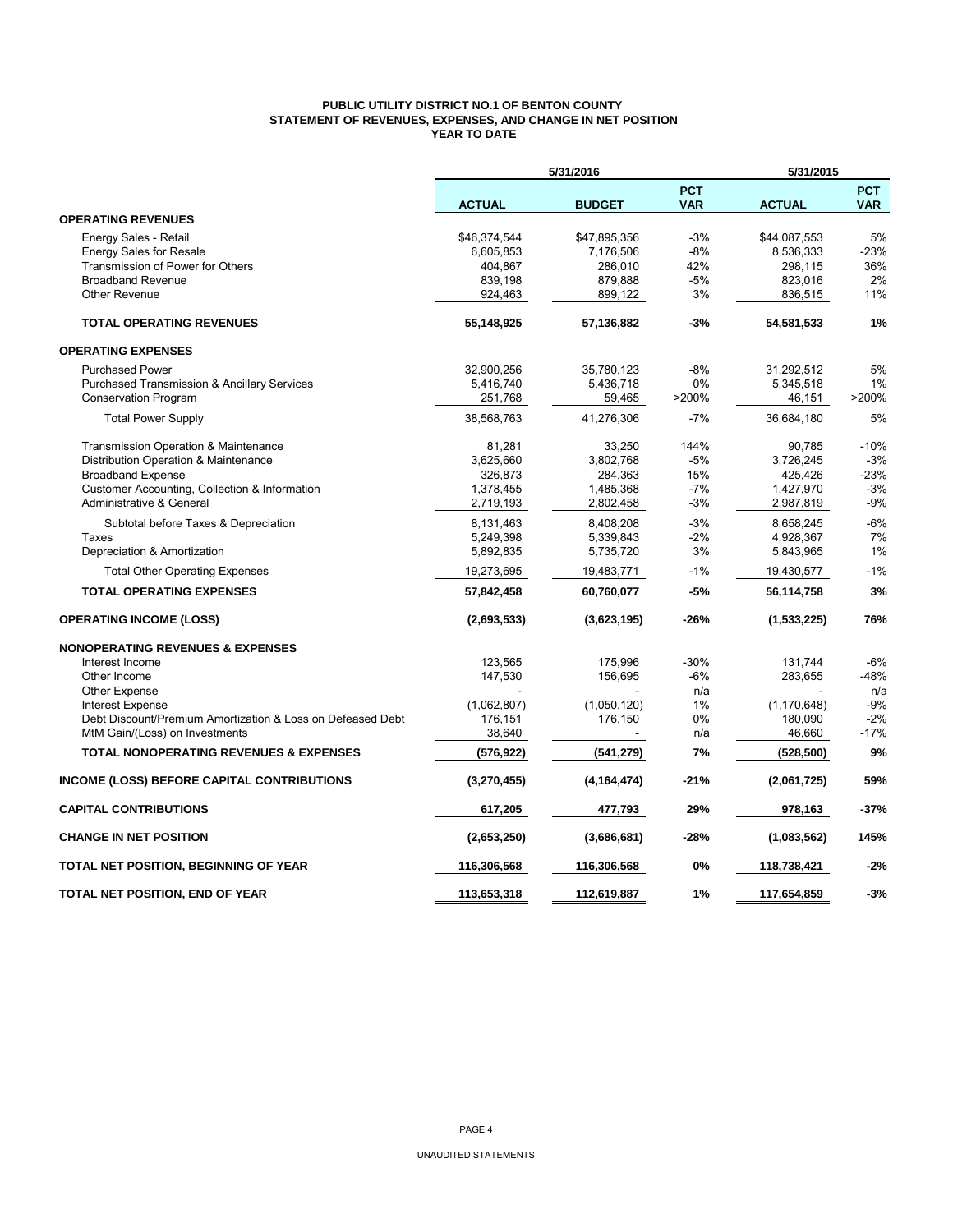### **PUBLIC UTILITY DISTRICT NO. 1 OF BENTON COUNTY STATEMENT OF REVENUES, EXPENSES, AND CHANGE IN NET POSITION 2016 MONTHLY ACTIVITY**

|                                                   | January     | February                  | March        | April          | May                      | June | July | <b>August</b> | September | October | <b>November</b> | December | <b>Total</b>  |
|---------------------------------------------------|-------------|---------------------------|--------------|----------------|--------------------------|------|------|---------------|-----------|---------|-----------------|----------|---------------|
| <b>OPERATING REVENUES</b>                         |             |                           |              |                |                          |      |      |               |           |         |                 |          |               |
| Energy Sales - Retail                             | \$9,911,477 | \$8,688,046               | \$10,050,551 | \$8,592,295    | \$9,132,175              |      |      |               |           |         |                 |          | \$46,374,544  |
| <b>Energy Sales for Resale</b>                    | 1,484,296   | 1,363,659                 | 1,537,368    | 1,173,525      | 1,047,005                |      |      |               |           |         |                 |          | 6,605,853     |
| Transmission of Power for Others                  | 68,103      | 77,460                    | 93,851       | 97,686         | 67,768                   |      |      |               |           |         |                 |          | 404,868       |
| <b>Broadband Revenue</b>                          | 162,760     | 171,089                   | 168,670      | 167,896        | 168,783                  |      |      |               |           |         |                 |          | 839,198       |
| <b>Other Electric Revenue</b>                     | 41,560      | 114,818                   | 538,251      | 77,069         | 152,767                  |      |      |               |           |         |                 |          | 924,465       |
| <b>TOTALOPERATING REVENUES</b>                    | 11,668,196  | 10,415,072                | 12,388,691   | 10,108,471     | 10,568,498               |      |      |               |           |         |                 |          | 55, 148, 928  |
| <b>OPERATING EXPENSES</b>                         |             |                           |              |                |                          |      |      |               |           |         |                 |          |               |
| <b>Purchased Power</b>                            | 7,209,954   | 6,598,428                 | 6,395,487    | 6,762,894      | 5,933,494                |      |      |               |           |         |                 |          | 32,900,257    |
| Purchased Transmission & Ancillary Services       | 1,126,226   | 997,796                   | 1,156,184    | 1,048,210      | 1,095,458                |      |      |               |           |         |                 |          | 5,423,874     |
| <b>Conservation Program</b>                       | 22.430      | 120,266                   | 26,344       | 60,645         | 22,082                   |      |      |               |           |         |                 |          | 251,767       |
| <b>Total Power Supply</b>                         | 8,358,610   | 7,716,490                 | 7,578,015    | 7,871,749      | 7,051,034                |      |      |               |           |         |                 |          | 38,575,898    |
| Transmission Operation & Maintenance              | 4,760       | 5,109                     | 12,764       | 33,026         | 18,489                   |      |      |               |           |         |                 |          | 74,148        |
| Distribution Operation & Maintenance              | 639,737     | 773,430                   | 714,348      | 707,747        | 790,398                  |      |      |               |           |         |                 |          | 3,625,660     |
| <b>Broadband Expense</b>                          | 25,524      | 51,636                    | 83,545       | 78,214         | 87,954                   |      |      |               |           |         |                 |          | 326,873       |
| Customer Accounting, Collection & Information     | 190,012     | 277,209                   | 326,396      | 278,252        | 306,587                  |      |      |               |           |         |                 |          | 1,378,456     |
| Administrative & General                          | 637,442     | 556,470                   | 507,316      | 530,492        | 487,474                  |      |      |               |           |         |                 |          | 2,719,194     |
| Subtotal before Taxes & Depreciation              | 1,497,475   | 1,663,854                 | 1,644,369    | 1,627,731      | 1,690,902                |      |      |               |           |         |                 |          | 8,124,331     |
| Taxes                                             | 1,235,004   | 1,079,121                 | 1,019,926    | 966,648        | 948,699                  |      |      |               |           |         |                 |          | 5,249,398     |
| Depreciation & Amortization                       | 1,191,201   | 1,202,757                 | 1,194,304    | 1,199,710      | 1,104,863                |      |      |               |           |         |                 |          | 5,892,835     |
|                                                   |             |                           |              |                |                          |      |      |               |           |         |                 |          |               |
| <b>Total Other Operating Expenses</b>             | 3,923,680   | 3,945,732                 | 3,858,599    | 3,794,089      | 3,744,464                |      |      |               |           |         |                 |          | 19,266,564    |
| TOTAL OPERATING EXPENSES                          | 12,282,290  | 11,662,222                | 11,436,614   | 11,665,838     | 10,795,498               |      |      |               |           |         |                 |          | 57,842,462    |
| <b>OPERATING INCOME (LOSS)</b>                    | (614, 094)  | (1, 247, 150)             | 952,077      | (1, 557, 367)  | (227,000)                |      |      |               |           |         |                 |          | (2,693,534)   |
| <b>NONOPERATING REVENUES &amp; EXPENSES</b>       |             |                           |              |                |                          |      |      |               |           |         |                 |          |               |
| Interest Income                                   | 26,798      | 26,236                    | 29,676       | 12,269         | 28,586                   |      |      |               |           |         |                 |          | 123,565       |
| Other Income                                      | 9           | 50                        | 98,287       | 22,533         | 26,652                   |      |      |               |           |         |                 |          | 147,531       |
| Other Expense                                     |             |                           | $\sim$       |                | $\overline{\phantom{a}}$ |      |      |               |           |         |                 |          | in 19         |
| <b>Interest Expense</b>                           | (179, 979)  | (178, 913)                | (273, 389)   | (220, 230)     | (210, 296)               |      |      |               |           |         |                 |          | (1,062,807)   |
| Debt Discount & Expense Amortization              | 35,230      | 35,230                    | 35,230       | 35,230         | 35,230                   |      |      |               |           |         |                 |          | 176,150       |
| MtM Gain/(Loss) on Investments                    | 59,560      | (10, 640)                 | 18,020       | (3,260)        | (25,040)                 |      |      |               |           |         |                 |          | 38,640        |
| Loss in Joint Ventures/Special Assessments        | $\sim$      | $\sim$                    | $\sim$       | $\blacksquare$ | $\sim$                   |      |      |               |           |         |                 |          | $\sim$        |
| TOTAL NONOPERATING REV/EXP                        | (58, 382)   | (128, 037)                | (92, 176)    | (153, 458)     | (144, 868)               |      |      |               |           |         |                 |          | (576, 921)    |
| <b>INCOME (LOSS) BEFORE CAPITAL CONTRIBUTIONS</b> | (672, 476)  | (1, 375, 187)             | 859,901      | (1,710,825)    | (371, 868)               |      |      |               |           |         |                 |          | (3, 270, 455) |
| <b>CAPITAL CONTRIBUTIONS</b>                      | 155,353     | 97,986                    | 109,333      | 52,806         | 201,727                  |      |      |               |           |         |                 |          | 617,205       |
| <b>CHANGE IN NET POSITION</b>                     |             | (\$517,123) (\$1,277,201) | \$969,234    | (\$1,658,019)  | (\$170, 141)             | \$0  | \$0  | \$0           | \$0       | \$0     | \$0             | \$0      | (\$2,653,250) |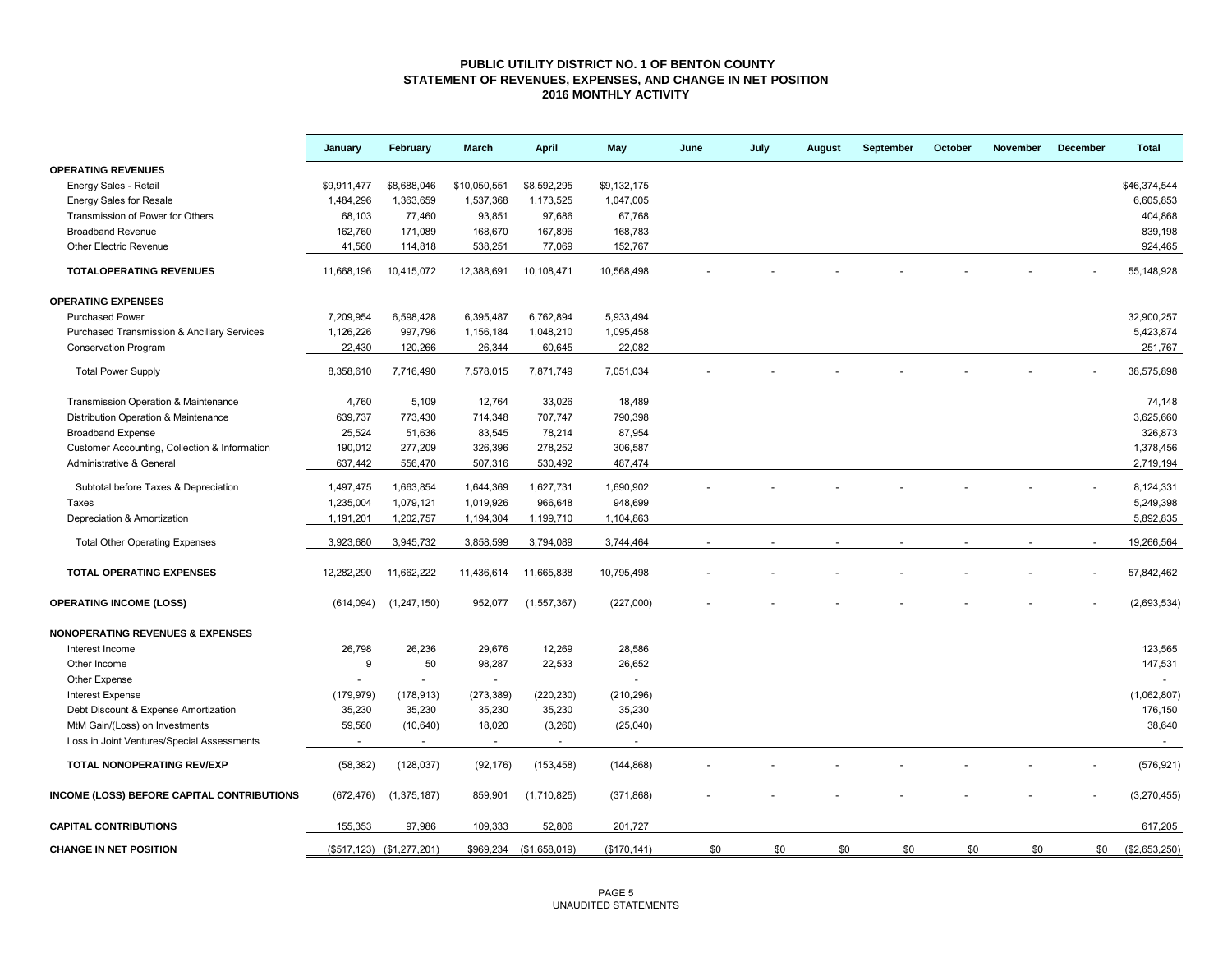#### **PUBLIC UTILITY DISTRICT NO. 1 OF BENTON COUNTY COMPARATIVE STATEMENT OF NET POSITION ASSETS AND DEFERRED OUTFLOWS OF RESOURCES**

|                                                           |               |                 | Increase/(Decrease) |         |  |  |
|-----------------------------------------------------------|---------------|-----------------|---------------------|---------|--|--|
|                                                           | 5/31/2016     | 5/31/2015       | Amount              | Percent |  |  |
| <b>ASSETS</b>                                             |               |                 |                     |         |  |  |
| <b>CURRENT ASSETS</b>                                     |               |                 |                     |         |  |  |
|                                                           |               |                 |                     |         |  |  |
| Cash & Cash Equivalents                                   |               |                 |                     |         |  |  |
| Unrestricted Cash & Cash Equivalents                      | \$27,426,090  | \$31,735,941    | (\$4,309,851)       |         |  |  |
| <b>Restricted Construction Account</b>                    |               |                 |                     |         |  |  |
| Investments                                               | 1,872,883     | 1,966,223       | (93, 340)           |         |  |  |
| Designated Debt Service Reserve Fund                      | 3,056,020     | 4,000,000       | (943,980)           |         |  |  |
| Designated Power Market Voltly                            | 3,300,000     | 4,300,000       | (1,000,000)         |         |  |  |
| Designated Special Capital Rsv                            | 5,300,000     | 6,700,000       | (1,400,000)         |         |  |  |
| <b>Designated Customer Deposits</b>                       | 1,400,000     | 1,400,000       |                     |         |  |  |
| Accounts Receivable, net                                  | 8,566,468     | 7,872,422       | 694,046             |         |  |  |
| <b>BPA Prepay Receivable</b>                              | 600,000       | 600,000         |                     |         |  |  |
| <b>Accrued Interest Receivable</b>                        | 33,359        | 95,433          | (62,074)            |         |  |  |
| Wholesale Power Receivable                                | 557,440       | 534,030         | 23,410              |         |  |  |
| <b>Accrued Unbilled Revenue</b>                           | 2,100,000     | 2,200,000       | (100,000)           |         |  |  |
| <b>Inventory Materials &amp; Supplies</b>                 | 5,246,788     | 5,121,789       | 124,998             |         |  |  |
| Prepaid Expenses & Option Premiums                        | 410,574       | 763,973         | (353, 400)          |         |  |  |
| <b>Total Current Assets</b>                               | 59,869,622    | 67,289,811      | (7, 420, 189)       | $-11%$  |  |  |
| <b>NONCURRENT ASSETS</b>                                  |               |                 |                     |         |  |  |
|                                                           |               |                 |                     |         |  |  |
| <b>Restricted Bond Reserve Fund</b>                       | 1,083,997     | 140,017         | 943,980             |         |  |  |
| <b>Other Receivables</b>                                  | 96,377        | 93,944          | 2,433               |         |  |  |
| Unamortized Debt Expense                                  | $\sim$        |                 |                     |         |  |  |
| <b>Preliminary Surveys</b>                                | 64,387        | 189,158         | (124, 771)          |         |  |  |
| <b>BPA Prepay Receivable</b>                              | 6,800,000     | 7,400,000       | (600,000)           |         |  |  |
| Deferred Purchased Power Costs                            | 8,840,524     | 8,185,872       | 654,651             |         |  |  |
| <b>Deferred Conservation Costs</b>                        |               |                 |                     |         |  |  |
| Other Deferred Charges                                    | $\mathbf 0$   | 0               | (0)                 |         |  |  |
|                                                           | 16,885,285    | 16,008,992      | 1,476,293           | 5%      |  |  |
| <b>Utility Plant</b>                                      |               |                 |                     |         |  |  |
| Land and Intangible Plant                                 | 3,462,810     | 3,392,914       | 69,896              |         |  |  |
| <b>Electric Plant in Service</b>                          | 297,561,035   | 289,830,943     | 7,730,092           |         |  |  |
| Construction Work in Progress                             | 4,355,625     | 2,391,840       | 1,963,785           |         |  |  |
| <b>Accumulated Depreciation</b>                           | (185,092,442) | (174, 893, 494) | (10, 198, 948)      |         |  |  |
| <b>Net Utility Plant</b>                                  | 120,287,028   | 120,722,203     | (435,175)           | 0%      |  |  |
|                                                           |               |                 |                     |         |  |  |
| <b>Total Noncurrent Assets</b>                            | 137, 172, 313 | 136,731,195     | 441,118             | 0%      |  |  |
| <b>Total Assets</b>                                       | 197,041,935   | 204,021,006     | (6,979,071)         | -3%     |  |  |
|                                                           |               |                 |                     |         |  |  |
| DEFERRED OUTFLOWS OF RESOURCES                            |               |                 |                     |         |  |  |
| Unamortized Loss on Defeased Debt                         | 73,562        | 118,689         | (45, 127)           |         |  |  |
| <b>Accumulated Pension Deferred Outlflows</b>             | 1,303,577     | 608,285         | 695.292             |         |  |  |
| Accumulated Decrease in Fair Value of Hedging Derivatives | 1,915,512     | 1,198,502       | 717,010             |         |  |  |
| <b>Total Deferred Outflows of Resources</b>               | 3,292,650     | 1,925,476       | 1,367,174           |         |  |  |
|                                                           |               |                 |                     |         |  |  |
| TOTAL ASSETS & DEFERRED OUTFLOWS OF RESOURCES             | \$200,334,585 | \$205,946,482   | (\$5,611,897)       | -3%     |  |  |

## UNAUDITED STATEMENTS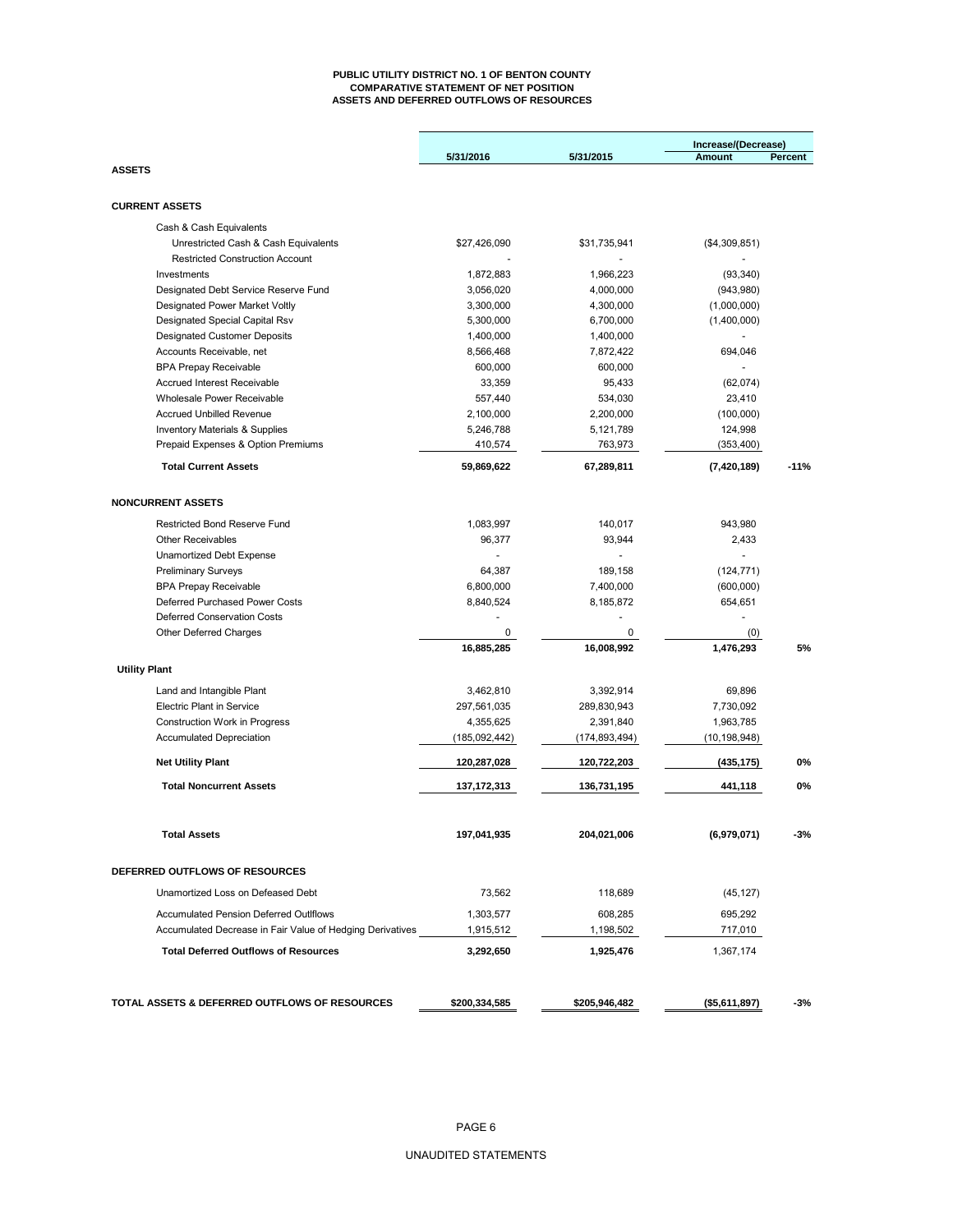#### **PUBLIC UTILITY DISTRICT NO. 1 OF BENTON COUNTY COMPARATIVE STATEMENT OF NET POSITION LIABILITIES AND DEFERRED INFLOWS OF RESOURCES**

|                    |                                                           |               |               | Increase/(Decrease) |         |
|--------------------|-----------------------------------------------------------|---------------|---------------|---------------------|---------|
|                    |                                                           | 5/31/2016     | 5/31/2015     | <b>Amount</b>       | Percent |
| <b>LIABILITIES</b> |                                                           |               |               |                     |         |
|                    | <b>CURRENT LIABILITIES</b>                                |               |               |                     |         |
|                    | <b>Warrants Outstanding</b>                               | \$197,784     | \$161,766     | \$36,018            |         |
|                    | <b>Accounts Payable</b>                                   | 7,619,653     | 6,639,876     | 979,777             |         |
|                    | <b>Customer Deposits</b>                                  | 1,443,740     | 1,446,868     | (3, 128)            |         |
|                    | <b>Accrued Taxes Payable</b>                              | 1,747,966     | 1,636,198     | 111,768             |         |
|                    | Other Current & Accrued Liabilities                       | 1,508,580     | 1,643,022     | (134, 442)          |         |
|                    | <b>Accrued Interest Payable</b>                           | 198,991       | 205,527       | (6, 536)            |         |
|                    | Revenue Bonds, Current Portion                            | 2,920,000     | 3,035,000     | (115,000)           |         |
|                    | <b>Total Current Liabilities</b>                          | 15,636,715    | 14,768,258    | 868,457             | 6%      |
|                    | <b>NONCURRENT LIABILITIES</b>                             |               |               |                     |         |
|                    |                                                           |               |               |                     |         |
|                    | 2005 Bond Issue                                           |               | 760,000       | (760,000)           |         |
|                    | 2010 Bond Issue                                           | 17,345,000    | 17,345,000    |                     |         |
|                    | 2011 Bond Issue                                           | 29,470,000    | 32,460,000    | (2,990,000)         |         |
|                    | Unamortized Premium & Discount                            | 2,914,060     | 3,375,067     | (461,007)           |         |
|                    | Pension Liability                                         | 11,212,267    | 9,214,032     | 1,998,235           |         |
|                    | Deferred Revenue                                          | 355,538       | 470,795       | (115, 257)          |         |
|                    | <b>BPA Prepay Incentive Credit</b>                        | 1,988,855     | 2,150,111     | (161, 256)          |         |
|                    | <b>Other Liabilities</b>                                  | 3,814,321     | 2,998,443     | 815,878             |         |
|                    | <b>Total Noncurrent Liabilities</b>                       | 67,100,041    | 68,773,448    | (1,673,408)         | $-2%$   |
|                    | <b>Total Liabilities</b>                                  | 82,736,755    | 83,541,706    | (804, 951)          | $-1%$   |
|                    | DEFERRED INFLOWS OF RESOURCES                             |               |               |                     |         |
|                    | <b>Accumulated Pension Deferred Inflows</b>               | 1,754,229     | 3,794,511     | (2,040,282)         |         |
| 253.25             | Accumulated Increase in Fair Value of Hedging Derivatives | 2,188,456     | 955,405       | 1,233,051           |         |
|                    | <b>Total Deferred Inflows of Resources</b>                | 3,942,685     | 4,749,916     | (807, 231)          | $-17%$  |
|                    |                                                           |               |               |                     |         |
|                    | <b>NET POSITION</b>                                       |               |               |                     |         |
|                    | Net Investment in Capital Assets                          | 67,711,530    | 63,865,824    | 3,845,705           |         |
|                    | <b>Restricted for Debt Service</b>                        | 1,083,997     | 140,017       | 943,980             |         |
|                    | Unrestricted                                              | 44,859,618    | 53,649,018    | (8,789,400)         |         |
|                    | <b>Total Net Position</b>                                 | 113,655,145   | 117,654,860   | (3,999,715)         | $-3%$   |
|                    | TOTAL NET POSITION, LIABILITIES AND                       |               |               |                     |         |
|                    | DEFERRED INFLOWS OF RESOURCES                             | \$200,334,585 | \$205,946,482 | (\$5,611,897)       | -3%     |
|                    |                                                           |               |               |                     |         |
|                    | <b>CURRENT RATIO:</b>                                     | 3.83:1        | 4.56:1        |                     |         |
|                    | (Current Assets / Current Liabilities)                    |               |               |                     |         |
|                    | <b>WORKING CAPITAL:</b>                                   | \$44,232,908  | \$52,521,553  | $($ \$8,288,646)    | -16%    |
|                    | (Current Assets less Current Liabilities)                 |               |               |                     |         |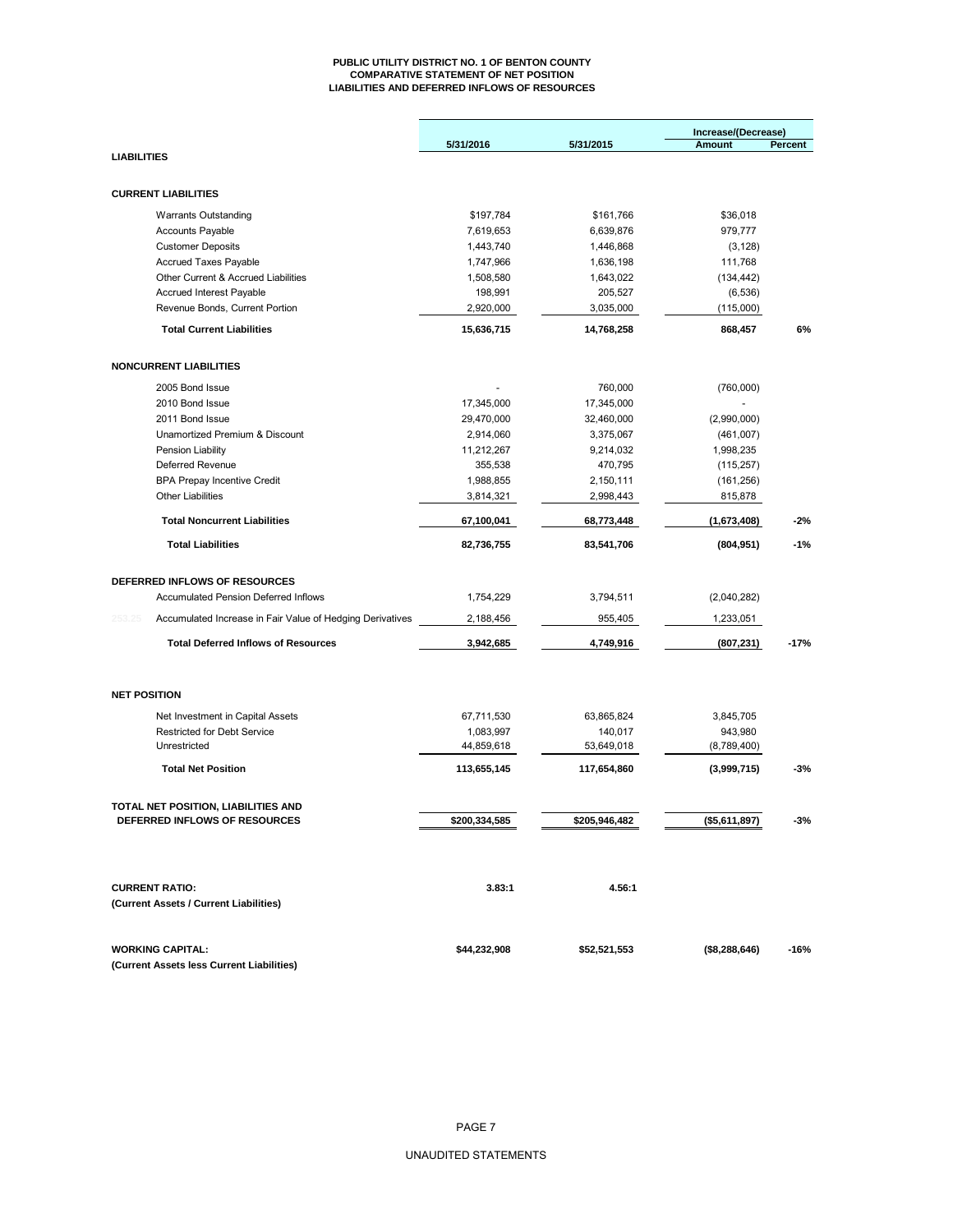#### **PUBLIC UTILITY DISTRICT NO. 1 OF BENTON COUNTY ENERGY STATISTICAL DATA CURRENT MONTH**

|                                                                                                               | 5/31/2016                           |                            |                | 5/31/2015                  |              |
|---------------------------------------------------------------------------------------------------------------|-------------------------------------|----------------------------|----------------|----------------------------|--------------|
|                                                                                                               |                                     |                            | <b>PCT</b>     |                            | <b>PCT</b>   |
|                                                                                                               | <b>ACTUAL</b>                       | <b>BUDGET</b>              | <b>VAR</b>     | <b>ACTUAL</b>              | <b>VAR</b>   |
| <b>ENERGY SALES RETAIL - REVENUE</b>                                                                          |                                     |                            |                |                            | 6%           |
| Residential<br><b>Small General Service</b>                                                                   | \$3,272,202<br>641,081              | \$3,445,831<br>657,187     | $-5%$<br>$-2%$ | \$3,098,299<br>619,222     | 4%           |
| <b>Medium General Service</b>                                                                                 | 854,290                             | 837,536                    | 2%             | 855,805                    | 0%           |
| Large General Service                                                                                         | 998,876                             | 989,198                    | 1%             | 993,352                    | 1%           |
| Large Industrial                                                                                              | 216,390                             | 290,943                    | $-26%$         | 235,154                    | -8%          |
| Small Irrigation                                                                                              | 113,082                             | 114,430                    | $-1%$          | 106,747                    | 6%           |
| Large Irrigation                                                                                              | 3,134,292                           | 3,195,181                  | $-2%$          | 2,673,293                  | 17%          |
| <b>Street Lights</b>                                                                                          | 17,065                              | 16,959                     | 1%             | 17,163                     | $-1%$        |
| <b>Security Lights</b>                                                                                        | 21,608                              | 22,083                     | $-2%$          | 20,287                     | 7%           |
| <b>Unmetered Accounts</b>                                                                                     | 15,594                              | 15,726                     | $-1%$          | 14,079                     | 11%          |
| <b>Billed Revenues Before Taxes</b>                                                                           | \$9,284,482                         | \$9,585,074                | $-3%$          | \$8,633,401                | 8%           |
| <b>City Occupation Taxes</b><br>Bad Debt Expense (reduced from 0.2% to 0.18% of retail sales in January 2015) | 365,692                             | 369,225                    | $-1%$          | 348,472                    | 5%           |
| <b>Unbilled Revenue</b>                                                                                       | (18,000)                            | (16, 259)                  | 11%<br>0%      | (17,000)                   | 6%<br>25%    |
| <b>TOTAL SALES - REVENUE</b>                                                                                  | (500,000)<br>\$9,132,175            | (500,000)<br>\$9,438,040   | $-3%$          | (400,000)<br>\$8,564,873   | 7%           |
|                                                                                                               |                                     |                            |                |                            |              |
| <b>ENERGY SALES RETAIL - kWh</b>                                                                              |                                     |                            |                |                            |              |
| Residential                                                                                                   | 38,721,341                          | 40,917,218                 | $-5%$          | 38,845,198                 | 0%           |
| <b>Small General Service</b>                                                                                  | 9,217,514                           | 9,428,852                  | $-2%$          | 9,005,788                  | 2%           |
| <b>Medium General Service</b>                                                                                 | 13,879,726                          | 13,722,388                 | 1%             | 14,078,883                 | $-1%$        |
| Large General Service                                                                                         | 17,583,712                          | 17,674,408                 | $-1%$          | 17,939,803                 | $-2%$        |
| Large Industrial                                                                                              | 4,192,375                           | 5,991,577                  | $-30%$         | 5,632,340                  | $-26%$       |
| Small Irrigation                                                                                              | 2,203,347                           | 2,247,035                  | $-2%$          | 2,159,616                  | 2%           |
| Large Irrigation                                                                                              | 66,290,382                          | 67,628,649                 | $-2%$          | 61,259,905                 | 8%           |
| <b>Street Lights</b>                                                                                          | 211,235                             | 224,970                    | $-6%$          | 225,672                    | $-6%$        |
| <b>Security Lights</b>                                                                                        | 101,382                             | 108,541                    | $-7%$          | 113,531                    | $-11%$       |
| <b>Unmetered Accounts</b>                                                                                     | 257,045                             | 248,830                    | 3%             | 248,919                    | 3%           |
| <b>TOTAL kWh BILLED</b>                                                                                       | 152,658,059                         | 158,192,468                | -3%            | 149,509,655                | 2%           |
| <b>NET POWER COST</b>                                                                                         |                                     |                            |                |                            |              |
| <b>BPA Power Costs</b>                                                                                        |                                     |                            |                |                            |              |
| Slice                                                                                                         | \$2,890,237                         | \$2,825,683                | 2%             | \$2,514,751                | 15%          |
| <b>Block</b>                                                                                                  | 1,347,738                           | 1,347,751                  | 0%             | 1,357,974                  | $-1%$        |
| Subtotal                                                                                                      | 4,237,975                           | 4,173,434                  | 2%             | 3,872,725                  | 9%           |
| <b>Other Power Purchases</b>                                                                                  | 963,304                             | 1,132,140                  | $-15%$         | 992,069                    | $-3%$        |
| Frederickson                                                                                                  | 732,216                             | 797,190                    | $-8%$          | 1,154,040                  | $-37%$       |
| Transmission                                                                                                  | 763,097                             | 758,503                    | 1%             | 741,284                    | 3%           |
| Ancillary                                                                                                     | 332,360                             | 347,422                    | $-4%$          | 301,531                    | 10%          |
| <b>Conservation Program</b>                                                                                   | 22,082                              | 11,893                     | 86%            | 76,528                     | $-71%$       |
| <b>Gross Power Costs</b>                                                                                      | 7,051,034                           | 7,220,583                  | $-2%$          | 7,138,177                  | $-1%$        |
| Less Sales for Resale-Energy                                                                                  | (947, 209)                          | (1,326,105)                | $-29%$         | (1,045,863)                | $-9%$        |
| Less Sales for Resale-Gas<br>Less Transmission of Power for Others                                            | (99, 795)                           |                            | n/a            |                            | n/a          |
| <b>NET POWER COSTS</b>                                                                                        | (67, 768)<br>$\overline{5,936,262}$ | (57, 202)<br>\$5,837,276   | 18%<br>2%      | (52, 197)<br>\$6,040,118   | 30%<br>$-2%$ |
|                                                                                                               |                                     |                            |                |                            |              |
| <b>NET POWER - kWh</b>                                                                                        |                                     |                            |                |                            |              |
| <b>BPA Power Costs</b>                                                                                        |                                     |                            |                |                            |              |
| Slice                                                                                                         | 107,275,000                         | 106,105,332                | 1%             | 75,093,000                 | 43%          |
| Block                                                                                                         | 79,820,000                          | 79,81 <u>9,861</u>         | 0%             | 81,746,000                 | $-2%$        |
| Subtotal                                                                                                      | 187,095,000                         | 185,925,193                | 1%             | 156,839,000                | 19%          |
| <b>Other Power Purchases</b>                                                                                  | 31,067,000                          | 5,076,447                  | >200%          | 26,479,000                 | 17%          |
| Frederickson                                                                                                  | 51,000                              |                            | n/a            | 23,081,000                 | $-100%$      |
| Gross Power kWh                                                                                               | 218,213,000                         | 191,001,640                | 14%            | 206,399,000                | 6%           |
| Less Sales for Resale                                                                                         | (51,607,000)                        | (39, 873, 237)             | 29%            | (42, 556, 000)             | 21%          |
| Less Transmission Losses/Imbalance<br><b>NET POWER - kWh</b>                                                  | (2,816,000)<br>163,790,000          | (2,361,649)<br>148,766,754 | 19%<br>10%     | (2,067,000)<br>161,776,000 | 36%<br>1%    |
|                                                                                                               |                                     |                            |                |                            |              |
| <b>COST PER MWh: (dollars)</b>                                                                                |                                     |                            |                |                            |              |
| Gross Power Cost (average)                                                                                    | \$32.31                             | \$37.80                    | $-15%$         | \$34.58                    | $-7%$        |
| Net Power Cost                                                                                                | \$36.24                             | \$39.24                    | $-8%$          | \$37.34                    | $-3%$        |
| <b>BPA Power Cost</b>                                                                                         | \$22.65                             | \$22.45                    | 1%             | \$24.69                    | -8%          |
| Sales for Resale                                                                                              | \$18.35                             | \$18.47                    | $-1%$          | \$24.58                    | $-25%$       |
|                                                                                                               |                                     |                            |                |                            |              |
| <b>ACTIVE SERVICE AGREEMENTS:</b>                                                                             |                                     |                            |                |                            |              |
| Residential                                                                                                   | 43,070                              |                            |                | 42,257                     | 2%           |
| <b>Small General Service</b>                                                                                  | 4,893                               |                            |                | 4,804                      | 2%           |
| <b>Medium General Service</b>                                                                                 | 766                                 |                            |                | 759                        | 1%           |
| Large General Service                                                                                         | 157                                 |                            |                | 151                        | 4%           |
| Large Industrial<br>Small Irrigation                                                                          | 5<br>558                            |                            |                | 3<br>561                   | 67%<br>$-1%$ |
| Large Irrigation                                                                                              | 233                                 |                            |                | 232                        | 0%           |
| <b>Street Lights</b>                                                                                          | 9                                   |                            |                | 9                          | 0%           |
| <b>Security Lights</b>                                                                                        | 1,474                               |                            |                | 1,483                      | $-1%$        |
| <b>Unmetered Accounts</b>                                                                                     | 364                                 |                            |                | 361                        | 1%           |
| <b>TOTAL</b>                                                                                                  | 51,529                              |                            |                | 50,620                     | 2%           |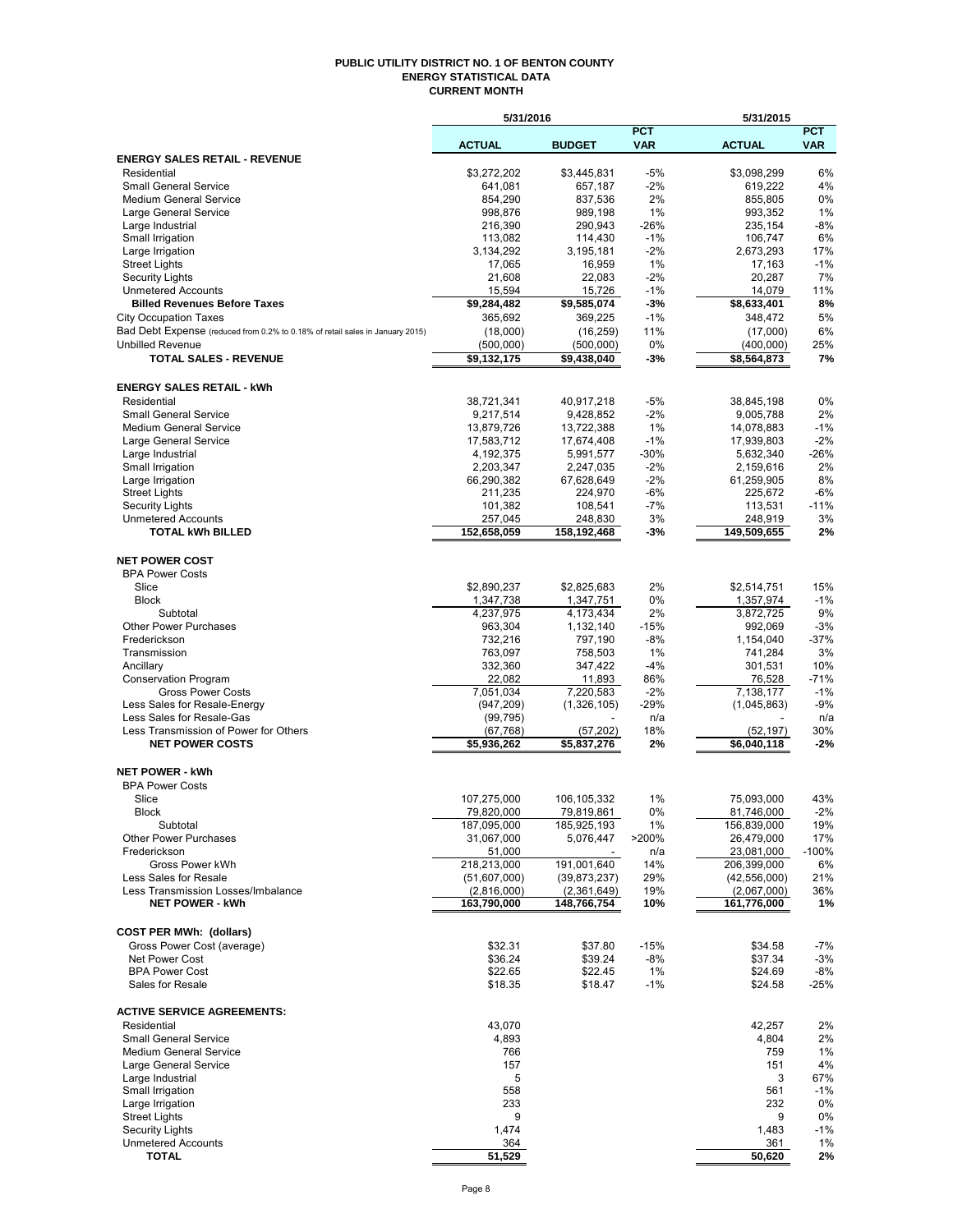#### **PUBLIC UTILITY DISTRICT NO. 1 OF BENTON COUNTY ENERGY STATISTICAL DATA YEAR TO DATE**

|                                                                                                          | 5/31/2016                  |                             |                          | 5/31/2015                     |                          |
|----------------------------------------------------------------------------------------------------------|----------------------------|-----------------------------|--------------------------|-------------------------------|--------------------------|
|                                                                                                          | <b>ACTUAL</b>              | <b>BUDGET</b>               | <b>PCT</b><br><b>VAR</b> | <b>ACTUAL</b>                 | <b>PCT</b><br><b>VAR</b> |
| <b>ENERGY SALES RETAIL - REVENUE</b>                                                                     |                            |                             |                          |                               |                          |
| Residential                                                                                              | \$23,682,732               | \$25,215,696                | $-6%$                    | \$21,748,669                  | 9%                       |
| <b>Small General Service</b>                                                                             | 3,425,971                  | 3,530,456                   | $-3%$                    | 3,252,603                     | 5%                       |
| <b>Medium General Service</b>                                                                            | 4,796,185                  | 4,763,825                   | 1%                       | 4,755,962                     | 1%                       |
| Large General Service                                                                                    | 5,260,501                  | 5,280,363                   | 0%                       | 5,167,114                     | 2%                       |
| Large Industrial<br>Small Irrigation                                                                     | 1,293,937<br>313,446       | 1,448,910<br>320,473        | $-11%$<br>$-2%$          | 1,261,313<br>307,736          | 3%<br>2%                 |
| Large Irrigation                                                                                         | 7,401,111                  | 7,057,402                   | 5%                       | 6,864,545                     | 8%                       |
| <b>Street Lights</b>                                                                                     | 88,763                     | 84,795                      | 5%                       | 85,804                        | 3%                       |
| <b>Security Lights</b>                                                                                   | 107,935                    | 110,415                     | $-2%$                    | 101,666                       | 6%                       |
| <b>Unmetered Accounts</b>                                                                                | 78,003                     | 78,263                      | 0%                       | 70,429                        | 11%                      |
| <b>Billed Revenues Before Taxes</b>                                                                      | \$46,448,583               | \$47,890,598                | -3%                      | \$43,615,841                  | 6%                       |
| <b>City Occupation Taxes</b>                                                                             | 2,311,491                  | 2,411,159                   | $-4%$                    | 2.157.712                     | 7%                       |
| Bad Debt Expense (reduced from 0.2% to 0.18% of retail sales in January 2015)<br><b>Unbilled Revenue</b> | (85, 530)<br>(2,300,000)   | (106, 401)                  | $-20%$<br>0%             | (86,000)<br>(1,600,000)       | $-1%$<br>44%             |
| <b>TOTAL SALES - REVENUE</b>                                                                             | \$46,374,544               | (2,300,000)<br>\$47,895,356 | -3%                      | \$44,087,553                  | 5%                       |
|                                                                                                          |                            |                             |                          |                               |                          |
| <b>ENERGY SALES RETAIL - kWh</b>                                                                         |                            |                             |                          |                               |                          |
| Residential                                                                                              | 300,258,544                | 322,752,767                 | $-7%$                    | 286,601,245                   | 5%                       |
| <b>Small General Service</b>                                                                             | 49,596,453                 | 51,302,111                  | $-3%$                    | 47,754,027                    | 4%                       |
| <b>Medium General Service</b>                                                                            | 71,963,800                 | 72,357,352                  | $-1%$                    | 71,592,694                    | 1%                       |
| Large General Service                                                                                    | 87,170,654                 | 87,898,052                  | $-1%$                    | 86,532,679                    | 1%                       |
| Large Industrial<br>Small Irrigation                                                                     | 26,505,581<br>4,280,464    | 30,000,866<br>3,874,190     | $-12%$<br>10%            | 27,746,015<br>4,289,201       | $-4%$<br>0%              |
| Large Irrigation                                                                                         | 121,430,312                | 112,961,209                 | 7%                       | 115,683,866                   | 5%                       |
| <b>Street Lights</b>                                                                                     | 1,110,509                  | 1,195,164                   | $-7%$                    | 1,128,216                     | $-2%$                    |
| <b>Security Lights</b>                                                                                   | 554,270                    | 543,278                     | 2%                       | 570,159                       | $-3%$                    |
| <b>Unmetered Accounts</b>                                                                                | 1,285,225                  | 1,238,330                   | 4%                       | 1,245,156                     | 3%                       |
| <b>TOTAL kWh BILLED</b>                                                                                  | 664,155,812                | 684,123,319                 | -3%                      | 643,143,258                   | 3%                       |
|                                                                                                          |                            |                             |                          |                               |                          |
| <b>NET POWER COST</b>                                                                                    |                            |                             |                          |                               |                          |
| <b>BPA Power Costs</b><br>Slice                                                                          | \$14,263,066               | \$14,128,415                | 1%                       | \$13,263,755                  | 8%                       |
| <b>Block</b>                                                                                             | 10,625,989                 | 10,626,009                  | 0%                       | 9,963,317                     | 7%                       |
| Subtotal                                                                                                 | 24,889,055                 | 24,754,424                  | 1%                       | 23,227,072                    | 7%                       |
| <b>Other Power Purchases</b>                                                                             | 3,302,993                  | 6,221,911                   | $-47%$                   | 4,380,803                     | $-25%$                   |
| Frederickson                                                                                             | 4,708,208                  | 4,803,788                   | $-2%$                    | 3,684,637                     | 28%                      |
| Transmission                                                                                             | 3,813,400                  | 3,792,515                   | 1%                       | 3,709,415                     | 3%                       |
| Ancillary                                                                                                | 1,603,340                  | 1,644,203                   | $-2%$                    | 1,636,103                     | $-2%$                    |
| <b>Conservation Program</b>                                                                              | 251,768<br>38,568,763      | 59,465<br>41,276,306        | 323%                     | 46,151<br>36,684,180          | 446%                     |
| <b>Gross Power Costs</b><br>Less Sales for Resale-Energy                                                 | (6, 286, 263)              | (7, 176, 506)               | $-7%$<br>$-12%$          | (8,528,758)                   | 5%<br>$-26%$             |
| Less Sales for Resale-Gas                                                                                | (319, 590)                 |                             | n/a                      | (7, 575)                      | 4119%                    |
| Less Transmission of Power for Others                                                                    | (404, 867)                 | (286, 010)                  | 42%                      | (298, 115)                    | 36%                      |
| <b>NET POWER COSTS</b>                                                                                   | \$31,558,044               | $\overline{$33,813,790}$    | -7%                      | \$27,849,732                  | 13%                      |
|                                                                                                          |                            |                             |                          |                               |                          |
| <b>NET POWER - kWh</b>                                                                                   |                            |                             |                          |                               |                          |
| <b>BPA Power Costs</b><br>Slice                                                                          | 513,604,000                | 414,649,670                 | 24%                      | 499,346,000                   | 3%                       |
| Block                                                                                                    | 341,956,000                | 341,955,541                 | 0%                       | 350,207,000                   | -2%                      |
| Subtotal                                                                                                 | 855,560,000                | 756,605,211                 | 13%                      | 849,553,000                   | 1%                       |
| Other Power Purchases                                                                                    | 93,097,000                 | 31,095,464                  | 199%                     | 155,370,000                   | -40%                     |
| Frederickson                                                                                             | 37,224,000                 | 37,200,000                  | 0%                       | 23,081,000                    | 61%                      |
| Gross Power kWh                                                                                          | 985,881,000                | 824,900,675                 | 20%                      | 1,028,004,000                 | $-4%$                    |
| Less Sales for Resale                                                                                    | (314, 283, 000)            | (152, 196, 398)             | 106%                     | (363,602,000)                 | -14%                     |
| Less Transmission Losses/Imbalance<br><b>NET POWER - kWh</b>                                             | (9,981,000)<br>661,617,000 | (10,043,065)<br>662,661,212 | $-1%$<br>0%              | (12, 554, 000)<br>651,848,000 | $-20%$<br>1%             |
|                                                                                                          |                            |                             |                          |                               |                          |
| <b>COST PER MWh: (dollars)</b>                                                                           |                            |                             |                          |                               |                          |
| Gross Power Cost (average)                                                                               | \$39.12                    | \$50.04                     | $-22%$                   | \$35.68                       | 10%                      |
| Net Power Cost                                                                                           | \$47.70                    | \$51.03                     | $-7%$                    | \$42.72                       | 12%                      |
| <b>BPA Power Cost</b>                                                                                    | \$29.09                    | \$32.72                     | $-11%$                   | \$27.34                       | 6%                       |
| Sales for Resale                                                                                         | \$20.00                    | \$16.79                     | 19%                      | \$23.46                       | $-15%$                   |
| <b>AVERAGE ACTIVE SERVICE AGREEMENTS:</b>                                                                |                            |                             |                          |                               |                          |
| Residential                                                                                              | 42,898                     |                             |                          | 42,160                        | 2%                       |
| <b>Small General Service</b>                                                                             | 4,885                      |                             |                          | 4,791                         | 2%                       |
| <b>Medium General Service</b>                                                                            | 763                        |                             |                          | 756                           | 1%                       |
| Large General Service                                                                                    | 155                        |                             |                          | 150                           | 3%                       |
| Large Industrial                                                                                         | 5                          |                             |                          | 3                             | 67%                      |
| Small Irrigation<br>Large Irrigation                                                                     | 556<br>232                 |                             |                          | 560<br>229                    | $-1%$<br>1%              |
| <b>Street Lights</b>                                                                                     | 9                          |                             |                          | 9                             | 0%                       |
| <b>Security Lights</b>                                                                                   | 1,477                      |                             |                          | 1,486                         | $-1%$                    |
| <b>Unmetered Accounts</b>                                                                                | 364                        |                             |                          | 361                           | 1%                       |
| <b>TOTAL</b>                                                                                             | 51,346                     |                             |                          | 50,505                        | 2%                       |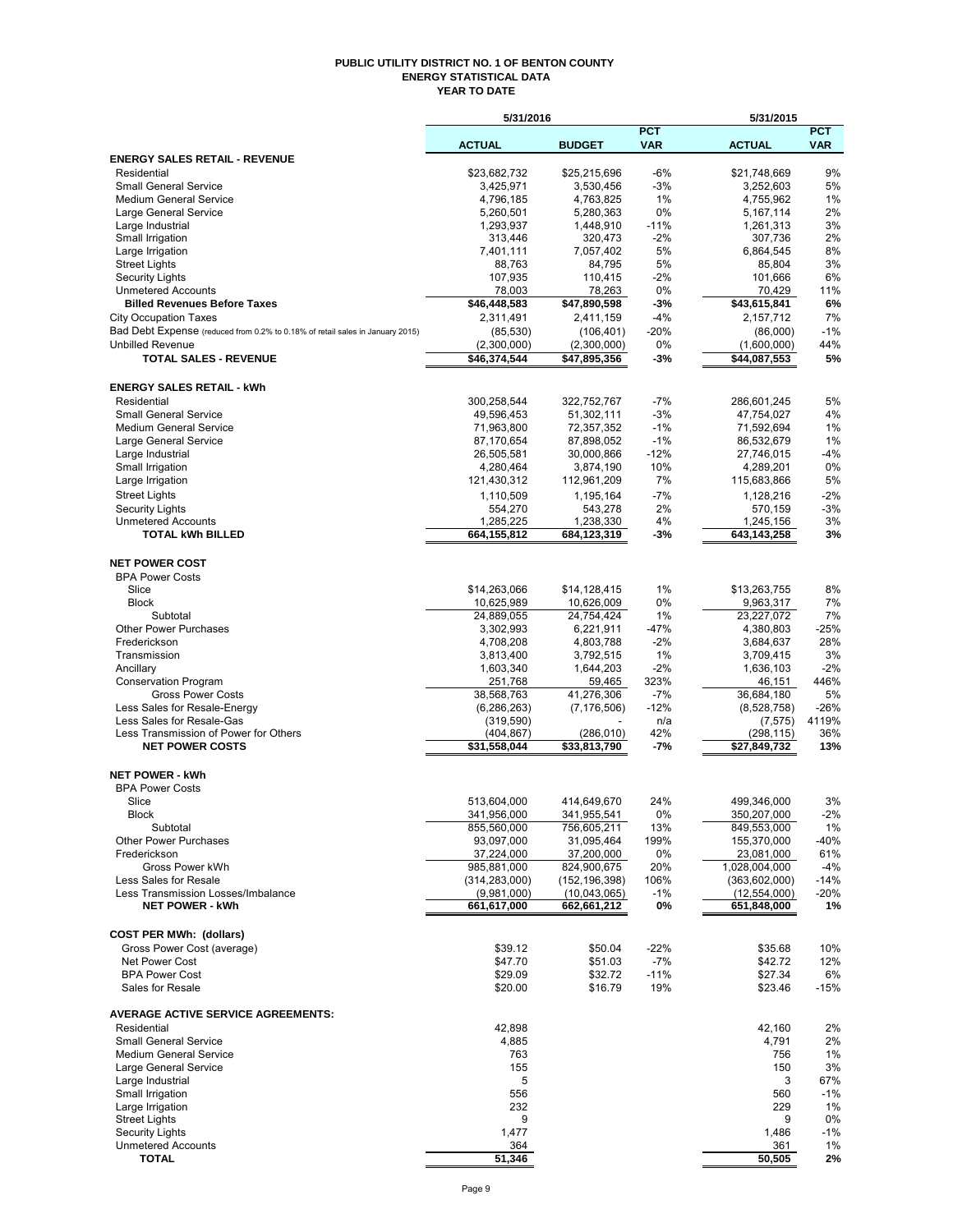#### **PUBLIC UTILITY DISTRICT NO. 1 OF BENTON COUNTY KWH SALES MONTHLY ACTIVITY**

|                              | January                       | February                 | March                  | April                  | May                    | June        | July        | August     | September    | October    | November   | December       | Total                    |
|------------------------------|-------------------------------|--------------------------|------------------------|------------------------|------------------------|-------------|-------------|------------|--------------|------------|------------|----------------|--------------------------|
| Residential                  |                               |                          |                        |                        |                        |             |             |            |              |            |            |                |                          |
| 2012                         | 88,212,383                    | 80,652,978               | 57,019,446             | 49,435,721             | 40,022,618             | 41,521,205  | 46,830,893  | 57,987,360 | 50,232,442   | 36,528,055 | 52,822,005 | 66,753,204     | 668,018,310              |
| 2013                         | 85,933,904                    | 77,488,047               | 56,513,417             | 48,071,841             | 41,520,865             | 42,301,535  | 51,932,912  | 59,463,795 | 53,272,213   | 41,006,176 | 52,879,427 | 87,502,483     | 697,886,615              |
| 2014                         | 90,995,045                    | 86,856,866               | 61,276,449             | 46,126,349             | 38,751,097             | 43,347,010  | 51,878,664  | 62,101,272 | 49,381,509   | 38,520,801 | 51,127,327 | 76,441,442     | 696,803,831              |
| 2015                         | 81,753,251                    | 70,842,807               | 51,195,817             | 43,964,172             | 38,845,198             | 48,995,659  | 62,750,008  | 58,699,674 | 48,136,350   | 37,850,154 | 46,905,821 | 75,565,855     | 665,504,766              |
| 2016                         | 89,934,474                    | 72,255,049               | 53,460,881             | 45,886,799             | 38,721,341             |             |             |            |              |            |            |                | 300,258,544              |
| <b>Small General Service</b> |                               |                          |                        |                        |                        |             |             |            |              |            |            |                |                          |
| 2012                         | 11,620,253                    | 11,081,244               | 8,731,569              | 8,613,151              | 9,186,607              | 9,378,977   | 10,247,220  | 11,671,124 | 11,202,911   | 8,464,869  | 9,293,606  | 9,929,524      | 119,421,055              |
| 2013                         | 11,394,724                    | 10,700,711               | 8,862,866              | 8,958,701              | 9,285,161              | 9,833,210   | 10,896,923  | 12,097,199 | 11,379,590   | 8,965,721  | 9,306,967  | 11,245,947     | 122,927,720              |
| 2014                         | 12,002,884                    | 11,773,687               | 9,247,968              | 8,838,271              | 8,960,528              | 10,069,805  | 10,898,332  | 12,390,218 | 11,106,946   | 9,214,420  | 9,056,203  | 10,725,578     | 124,284,840              |
| 2015                         | 11,273,647                    | 10,444,066               | 8,399,963              | 8,630,563              | 9,005,788              | 10,616,996  | 12,060,700  | 11,955,370 | 10,809,845   | 9,065,197  | 8,719,747  | 10,515,898     | 121,497,780              |
| 2016                         | 11,865,345                    | 10,615,824               | 8,804,253              | 9,093,517              | 9,217,514              |             |             |            |              |            |            |                | 49,596,453               |
|                              | <b>Medium General Service</b> |                          |                        |                        |                        |             |             |            |              |            |            |                |                          |
| 2012                         | 15,995,754                    | 14,843,947               | 12,863,785             | 13,464,357             | 13,553,914             | 14,103,136  | 14,973,817  | 16,437,847 | 16,513,370   | 14,079,820 | 14,709,116 | 14,459,816     | 175,998,679              |
| 2013                         | 15,375,716                    | 14,629,522               | 12,714,807             | 13,158,263             | 13,461,961             | 14,198,240  | 15,233,651  | 16,943,765 | 16, 157, 388 | 14,583,038 | 14,990,108 | 15,803,535     | 177,249,994              |
| 2014                         | 16,255,765                    | 16,174,267               | 13,320,761             | 13,438,288             | 13,403,247             | 14,808,800  | 15,526,971  | 17,145,841 | 15,985,439   | 15,533,136 | 14,950,232 | 15,501,055     | 182,043,802              |
| 2015                         | 15,719,991                    | 15,058,182               | 13,124,396             | 13,611,242             | 14,078,883             | 15,970,931  | 16,957,563  | 16,576,440 | 15,990,572   | 15,576,154 | 14,732,964 | 15,213,004     | 182,610,322              |
| 2016                         | 16,032,684                    | 15,129,401               | 12,982,308             | 13,939,681             | 13,879,726             |             |             |            |              |            |            |                | 71,963,800               |
| <b>Large General Service</b> |                               |                          |                        |                        |                        |             |             |            |              |            |            |                |                          |
| 2012                         | 17,752,480                    | 17,246,280               | 15,614,938             | 17,276,652             | 17,948,285             | 17,269,044  | 17,262,035  | 20,169,040 | 19,875,000   | 19,266,300 | 20,172,401 | 17,524,790     | 217, 377, 245            |
| 2013                         | 18,363,206                    | 16,370,904               | 16,064,720             | 17,280,008             | 17,300,043             | 17,480,703  | 18,704,243  | 20,956,543 | 20,230,220   | 19,362,880 | 19,518,760 | 17,683,240     | 219,315,470              |
| 2014                         | 18,043,140                    | 18,004,500               | 16,529,440             | 16,641,080             | 17,175,060             | 18,408,820  | 19,689,940  | 21,264,420 | 21,006,340   | 21,502,220 | 19,841,340 | 18,573,000     | 226,679,300              |
| 2015                         | 17,888,911                    | 17,212,717               | 16,213,065             | 17,278,183             | 17,939,803             | 19,595,384  | 20,935,183  | 20,741,663 | 21,305,140   | 20,558,020 | 18,687,460 | 17,819,400     | 226, 174, 929            |
| 2016                         | 18,188,600                    | 17,545,840               | 16,492,120             | 17,360,382             | 17,583,712             |             |             |            |              |            |            |                | 87,170,654               |
| Large Industrial             |                               |                          |                        |                        |                        |             |             |            |              |            |            |                |                          |
| 2012                         | 6,484,220                     | 5,701,260                | 6,243,370              | 6,036,840              | 5,596,185              | 5,463,635   | 5,815,140   | 6,333,690  | 4,362,805    | 6,313,930  | 6,307,555  | 5,916,535      | 70,575,165               |
| 2013                         | 6,303,530                     | 5,690,550                | 5,970,720              | 6,363,470              | 6,331,645              | 6,273,940   | 6,074,935   | 6,052,520  | 3,037,994    | 6,374,590  | 4,922,960  | 6,405,925      | 69,802,779               |
| 2014                         | 6,203,055                     | 5,695,020                | 6,141,110              | 5,917,690              | 6,227,320              | 6,005,800   | 6,111,425   | 6,258,875  | 5,080,145    | 6,181,005  | 6,125,825  | 5,922,215      | 71,869,485               |
| 2015<br>2016                 | 5,597,495<br>5,743,306        | 5,394,485<br>5,306,745   | 5,337,365<br>5,715,980 | 5,784,330<br>5,547,175 | 5,632,340<br>4,192,375 | 5,678,570   | 4,981,620   | 6,171,695  | 5,623,820    | 5,598,540  | 5,408,760  | 5,732,865      | 66,941,885<br>26,505,581 |
| <b>Small Irrigation</b>      |                               |                          |                        |                        |                        |             |             |            |              |            |            |                |                          |
| 2012                         | 98                            | 8                        | 300,470                | 947,657                | 2,146,900              | 2,179,098   | 3,052,837   | 3,270,042  | 2,207,181    | 1,058,286  | 2,284      | $\overline{7}$ | 15,164,868               |
| 2013                         | 101                           |                          | 480,748                | 1,347,003              | 2,288,143              | 2,390,103   | 3,152,789   | 2,941,397  | 1,826,383    | 742,890    | 41,696     | 30             | 15,211,283               |
| 2014                         |                               | $\overline{\phantom{a}}$ | 566,022                | 1,370,794              | 2,487,573              | 2,926,545   | 3,475,842   | 2,988,591  | 2,248,398    | 1,145,157  | (52)       |                | 17,208,870               |
| 2015                         |                               | 9                        | 648,290                | 1,481,286              | 2,159,616              | 2,668,782   | 3,213,086   | 3,002,663  | 2,075,784    | 1,172,302  | 2,846      |                | 16,424,664               |
| 2016                         | 20                            | 181                      | 469,477                | 1,607,439              | 2,203,347              |             |             |            |              |            |            |                | 4,280,464                |
| Large Irrigation             |                               |                          |                        |                        |                        |             |             |            |              |            |            |                |                          |
| 2012                         | 527,285                       | 661,067                  | 6,815,749              | 22,601,004             | 63,674,660             | 58,919,819  | 83,415,022  | 75,956,400 | 37,124,484   | 18,674,352 | 1,931,662  | 271,944        | 370,573,448              |
| 2013                         | 259,061                       | 415,476                  | 10,346,643             | 24,726,514             | 62,939,428             | 75,510,554  | 97,242,342  | 66,591,892 | 27,504,705   | 18,933,975 | 5,069,220  | (2, 131, 722)  | 387,408,088              |
| 2014                         | 247,328                       | 266,769                  | 11,959,400             | 40,053,677             | 68,929,139             | 94,789,557  | 102,773,871 | 67,085,339 | 38,117,908   | 27,773,132 | 3,179,515  | 258,931        | 455,434,566              |
| 2015                         | 214,532                       | 210,554                  | 14,636,633             | 39,362,242             | 61,259,905             | 103,842,869 | 98,850,190  | 67,471,445 | 37,832,472   | 24,467,386 | 3,414,781  | 214,109        | 451,777,118              |
| 2016                         | 221,312                       | 379,179                  | 9,247,984              | 45,291,455             | 66,290,382             |             |             |            |              |            |            |                | 121,430,312              |
| <b>Street Lights</b>         |                               |                          |                        |                        |                        |             |             |            |              |            |            |                |                          |
| 2012                         | 432,872                       | 432,872                  | 398,337                | 356,249                | 346,935                | 339,628     | 339,628     | 327,569    | 309,982      | 300,873    | 285,170    | 266,257        | 4,136,372                |
| 2013                         | 229,267                       | 229,267                  | 229,161                | 229,161                | 229,161                | 229,161     | 229,161     | 229,209    | 229,209      | 229,245    | 229,395    | 229,425        | 2,750,822                |
| 2014                         | 229,425                       | 229,425                  | 229,515                | 229,515                | 225,070                | 224,939     | 225,064     | 225,640    | 225,514      | 225,514    | 225,298    | 225,586        | 2,720,505                |
| 2015                         | 225,624                       | 225,624                  | 225,624                | 225,672                | 225,672                | 225,672     | 224,880     | 224,880    | 224,928      | 225,024    | 225,024    | 225,024        | 2,703,648                |
| 2016                         | 225,024                       | 224,878                  | 224,878                | 224,494                | 211,235                |             |             |            |              |            |            |                | 1,110,509                |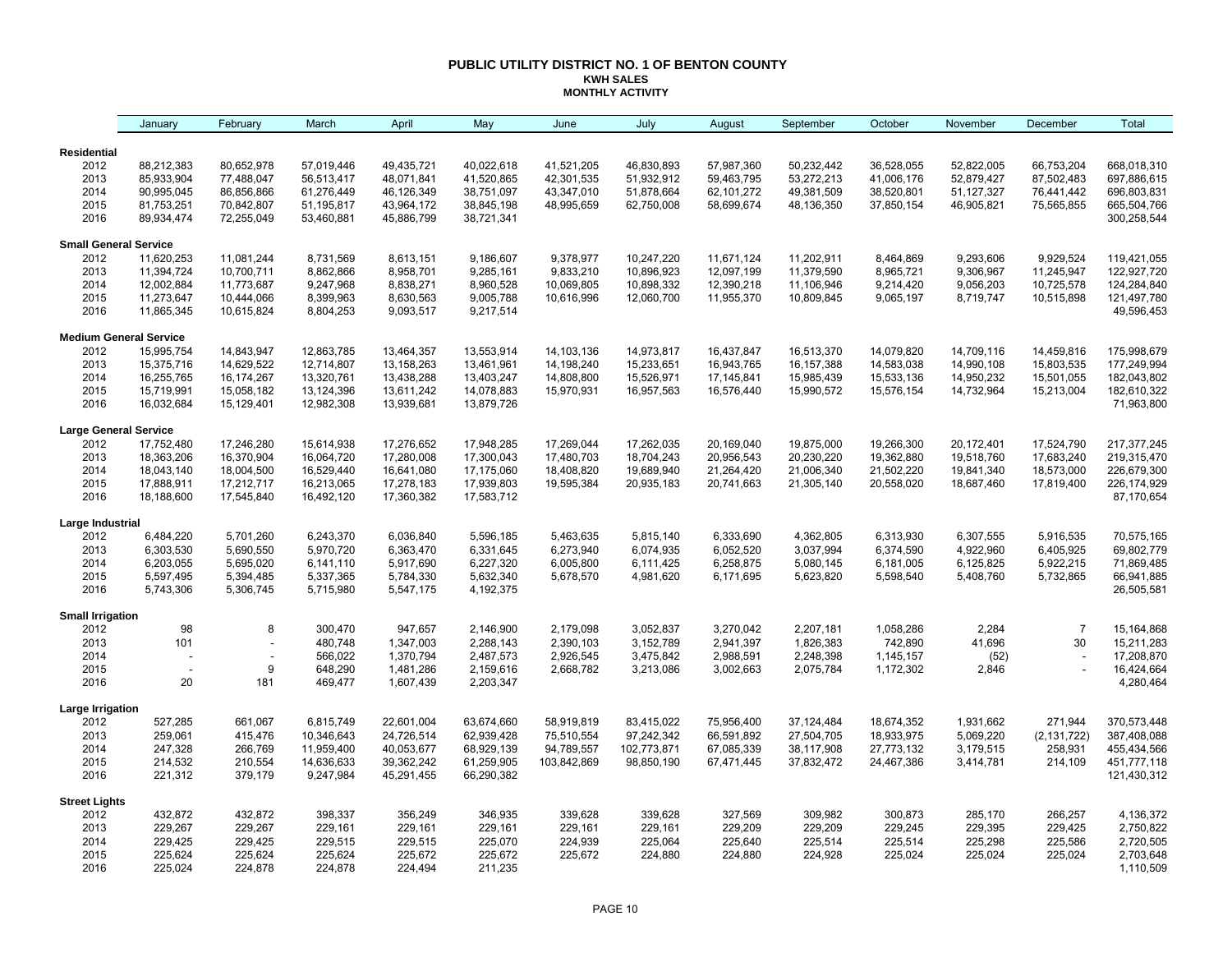#### **PUBLIC UTILITY DISTRICT NO. 1 OF BENTON COUNTY KWH SALES MONTHLY ACTIVITY**

|                        | January     | February    | March       | April       | May         | June        | July        | August      | September     | October     | November    | December    | Total         |
|------------------------|-------------|-------------|-------------|-------------|-------------|-------------|-------------|-------------|---------------|-------------|-------------|-------------|---------------|
| <b>Security Lights</b> |             |             |             |             |             |             |             |             |               |             |             |             |               |
| 2012                   | 90,387      | 90,459      | 90,387      | 90,423      | 90,135      | 90,099      | 90,135      | 90,135      | 90,135        | 90,873      | 90,765      | 89,811      | 1,083,744     |
| 2013                   | 104,964     | 104,964     | 105,351     | 105,258     | 105,222     | 105,163     | 105,163     | 104,948     | 104,561       | 104,346     | 103,807     | 103,678     | 1,257,425     |
| 2014                   | 103,678     | 103,678     | 103,420     | 103,377     | 103,334     | 103,248     | 103,476     | 114,623     | 114,494       | 114,494     | 114,444     | 114,430     | 1,296,696     |
| 2015                   | 114,451     | 114,408     | 114,073     | 113,696     | 113,531     | 113,488     | 113,488     | 113,445     | 113,402       | 113,359     | 113,359     | 113,309     | 1,364,009     |
| 2016                   | 113,273     | 113,196     | 113,239     | 113,180     | 101,382     |             |             |             |               |             |             |             | 554,270       |
| <b>Unmetered</b>       |             |             |             |             |             |             |             |             |               |             |             |             |               |
| 2012                   | 241,464     | 241,464     | 244,466     | 244,466     | 244.466     | 244,472     | 244,472     | 244,472     | 244,472       | 244,472     | 244,472     | 244,472     | 2,927,630     |
| 2013                   | 243,914     | 245,210     | 246,506     | 246,506     | 247,676     | 247,676     | 247,676     | 247,676     | 247,676       | 247,676     | 247,676     | 247,686     | 2,963,554     |
| 2014                   | 247,686     | 247,516     | 247,516     | 247,516     | 248,246     | 248,246     | 248,246     | 249,106     | 249,106       | 249,106     | 249,106     | 249,106     | 2,980,502     |
| 2015                   | 249,106     | 249,106     | 249,106     | 248,919     | 248,919     | 248,919     | 248,919     | 254,930     | 254,845       | 255,749     | 257,045     | 257,045     | 3,022,608     |
| 2016                   | 257,045     | 257,045     | 257,045     | 257,045     | 257,045     |             |             |             |               |             |             |             | 1,285,225     |
| <b>Total</b>           |             |             |             |             |             |             |             |             |               |             |             |             |               |
| 2012                   | 141,357,196 | 130,951,579 | 108,322,517 | 119,066,520 | 152,810,705 | 149,509,113 | 182,271,199 | 192,487,679 | 142, 162, 782 | 105,021,830 | 105,859,036 | 115,456,360 | ,645,276,516  |
| 2013                   | 138,208,387 | 125,874,651 | 111,534,939 | 120,486,725 | 153,709,305 | 168,570,285 | 203,819,795 | 185,628,944 | 133,989,939   | 110,550,537 | 107,310,016 | 137,090,227 | 696,773,750   |
| 2014                   | 144,328,006 | 139,351,728 | 119,621,601 | 132,966,557 | 156,510,614 | 190,932,770 | 210,931,831 | 189,823,925 | 143,515,799   | 120,458,985 | 104,869,238 | 128,011,343 | ,781,322,397  |
| 2015                   | 133,037,008 | 119,751,958 | 110,144,332 | 130,700,305 | 149,509,655 | 207,957,270 | 220,335,637 | 185,212,205 | 142,367,158   | 114,881,885 | 98,467,807  | 125,656,509 | ,738,021,729  |
| 2016                   | 142,581,083 | 121,827,338 | 107,768,165 | 139,321,167 | 152,658,059 |             |             |             |               |             |             | ٠           | 664, 155, 812 |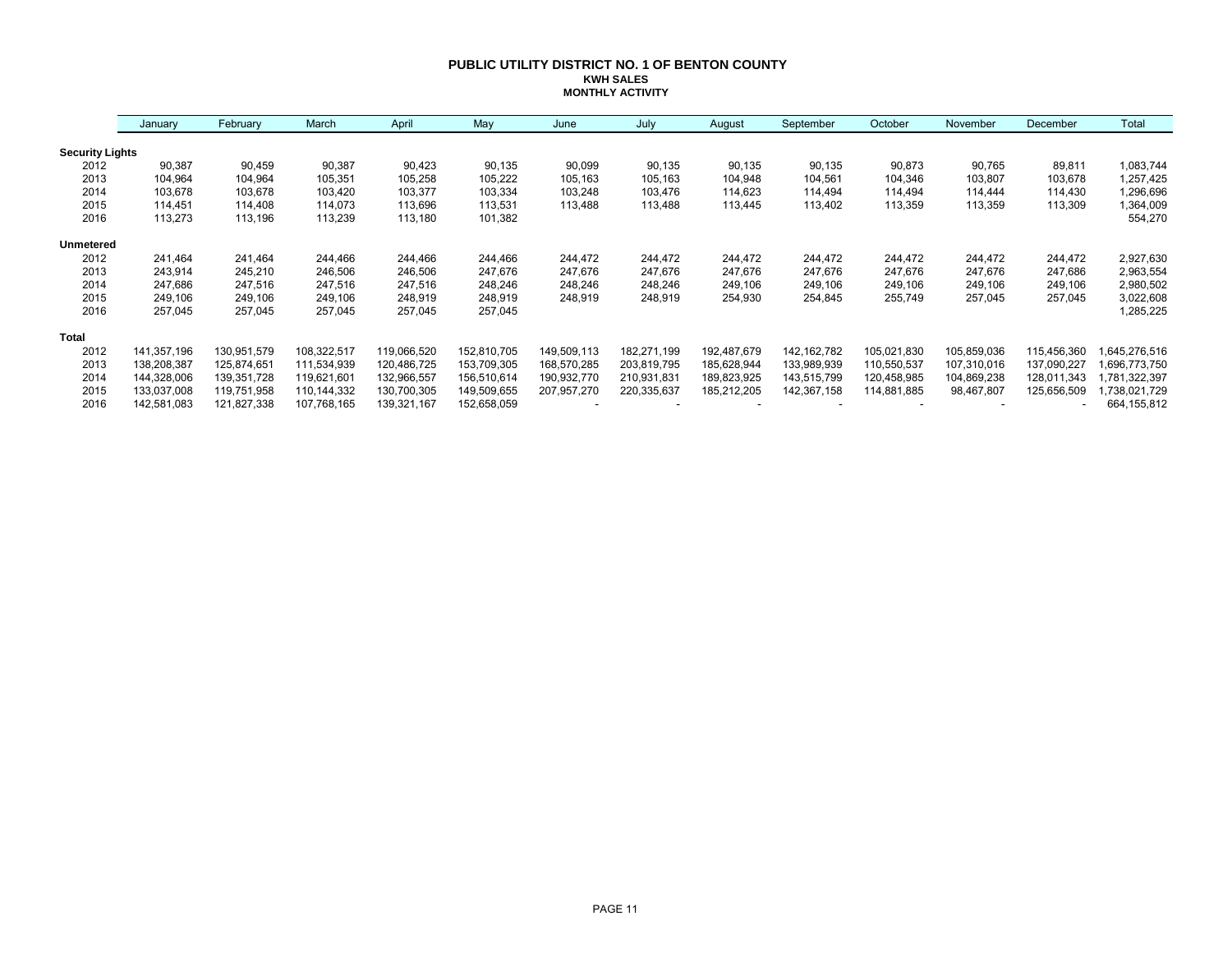## **PUBLIC UTILITY DISTRICT NO. 1 OF BENTON COUNTY CAPITAL ADDITIONS AND RETIREMENTS CURRENT MONTH**

|                                                 | <b>BALANCE</b> |                          |                          | <b>BALANCE</b> |
|-------------------------------------------------|----------------|--------------------------|--------------------------|----------------|
|                                                 | 4/30/2016      | <b>ADDITIONS</b>         | <b>RETIREMENTS</b>       | 5/31/2016      |
| <b>INTANGIBLE PLANT:</b>                        |                |                          |                          |                |
| Organizations                                   | \$28,379       | \$0                      | \$0                      | \$28,379       |
| <b>Franchises &amp; Consents</b>                | 10,022         |                          |                          | 10,022         |
| Miscellaneous & Intangible Plant                | 29,078         | $\overline{\phantom{a}}$ | $\overline{\phantom{a}}$ | 29,078         |
| <b>TOTAL</b>                                    | 67,480         |                          |                          | 67,480         |
|                                                 |                |                          |                          |                |
| <b>GENERATION PLANT:</b>                        |                |                          |                          |                |
| Land & Land Rights<br>Structures & Improvements | 1,141,911      |                          |                          | 1,141,911      |
| Fuel Holders & Accessories                      |                |                          |                          |                |
| <b>Other Electric Generation</b>                | 612,954        | 1,150                    |                          | 614,104        |
| <b>Accessory Electric Equipment</b>             |                |                          |                          |                |
| Miscellaneous Power Plant Equipment             |                |                          |                          |                |
| <b>TOTAL</b>                                    | 1,754,865      | 1,150                    |                          | 1,756,015      |
| <b>TRANSMISSION PLANT:</b>                      |                |                          |                          |                |
| Land & Land Rights                              | 156,400        |                          |                          | 156,400        |
| Clearing Land & Right Of Ways                   | 25,544         |                          |                          | 25,544         |
| <b>Transmission Station Equipment</b>           | 832,047        |                          |                          | 832,047        |
| <b>Towers &amp; Fixtures</b>                    | 1,424          | (1,609)                  |                          | (186)          |
| Poles & Fixtures                                | 3,976,615      | (1,641)                  |                          | 3,974,974      |
| Overhead Conductor & Devices                    | 3,021,163      | (505)                    |                          | 3,020,658      |
| <b>TOTAL</b>                                    | 8,013,193      | (3,755)                  |                          | 8,009,438      |
| <b>DISTRIBUTION PLANT:</b>                      |                |                          |                          |                |
| Land & Land Rights                              | 1,692,264      | 1,774                    |                          | 1,694,038      |
| Structures & Improvements                       | 295,502        |                          |                          | 295,502        |
| <b>Station Equipment</b>                        | 39,076,252     | 76,506                   |                          | 39, 152, 758   |
| Poles, Towers & Fixtures                        | 19,168,104     | 22,671                   | (24, 470)                | 19,166,305     |
| Overhead Conductor & Devices                    | 12,245,113     | 14,977                   |                          | 12,260,090     |
| <b>Underground Conduit</b>                      | 32,639,179     | 107,758                  | (1,714)                  | 32,745,222     |
| Underground Conductor & Devices                 | 42,771,046     | 128,702                  | (24, 643)                | 42,875,104     |
| <b>Line Transformers</b>                        | 28,925,177     | (8,648)                  |                          | 28,916,529     |
| Services-Overhead                               | 2,978,818      | 7,040                    |                          | 2,985,858      |
| Services-Underground                            | 18,878,203     | 83,360                   |                          | 18,961,564     |
| <b>Meters</b>                                   | 10,585,928     | 116,094                  |                          | 10,702,023     |
| Security Lighting                               | 873,135        | 618                      |                          | 873,753        |
| <b>Street Lighting</b>                          | 760,005        |                          |                          | 760,005        |
| <b>SCADA System</b>                             | 2,062,754      | 158,650                  |                          | 2,221,404      |
| <b>TOTAL</b>                                    | 212,951,480    | 709,502                  | (50, 827)                | 213,610,155    |
| <b>GENERAL PLANT:</b>                           |                |                          |                          |                |
| Land & Land Rights                              | 1,130,759      |                          |                          | 1,130,759      |
| Structures & Improvements                       | 18,252,191     |                          |                          | 18,252,191     |
| Information Systems & Technology                | 16,268,889     | 2,007                    |                          | 16,270,896     |
| <b>Transportation Equipment</b>                 | 7,324,621      |                          |                          | 7,324,621      |
| <b>Stores Equipment</b>                         | 54,108         |                          |                          | 54,108         |
| Tools, Shop & Garage Equipment                  | 461,913        |                          |                          | 461,913        |
| Laboratory Equipment                            | 475,876        |                          |                          | 475,876        |
| <b>Communication Equipment</b>                  | 2,403,441      | 4,814                    |                          | 2,408,255      |
| <b>Broadband Equipment</b>                      | 18,725,916     | 45,874                   |                          | 18,771,790     |
| Miscellaneous Equipment                         | 1,168,910      |                          |                          | 1,168,910      |
| <b>Other Capitalized Costs</b>                  | 10,784,883     | 87,967                   |                          | 10,872,850     |
| <b>TOTAL</b>                                    | 77,051,507     | 140,662                  | $\blacksquare$           | 77,192,169     |
| TOTAL ELECTRIC PLANT ACCOUNTS                   | 299,838,524    | 847,559                  | (50, 827)                | 300,635,256    |
| <b>PLANT HELD FOR FUTURE USE</b>                | 388,589        |                          |                          | 388,589        |
| <b>CONSTRUCTION WORK IN PROGRESS</b>            | 4,026,515      | 329,110                  |                          | 4,355,625      |
| <b>TOTAL CAPITAL</b>                            | \$304,253,628  | \$1,176,669              | (\$50,827)               | \$305,379,470  |
|                                                 |                | \$1,142,073              | <b>Budget</b>            |                |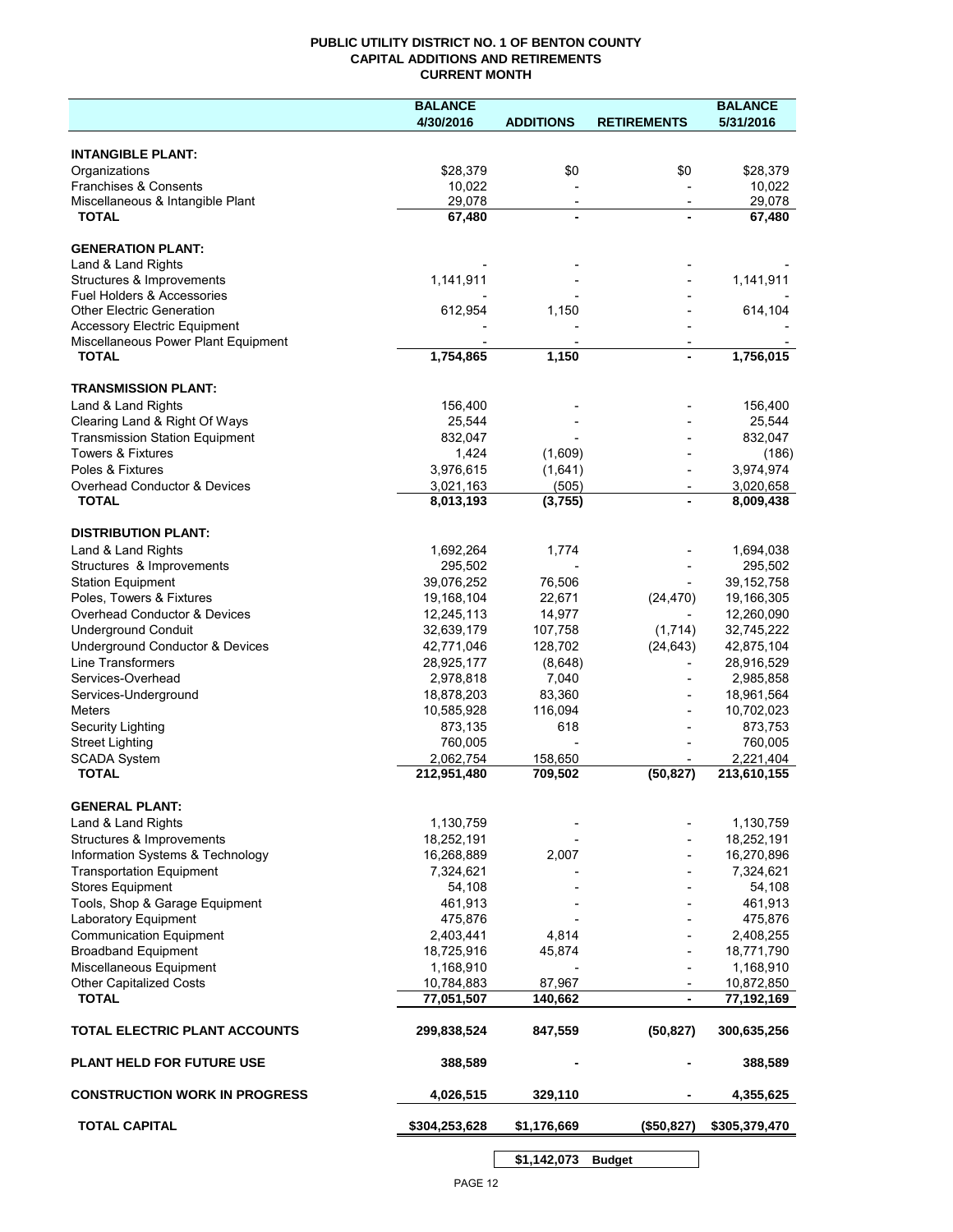## **PUBLIC UTILITY DISTRICT NO. 1 OF BENTON COUNTY CAPITAL ADDITIONS AND RETIREMENTS YEAR TO DATE**

|                                                         | <b>BALANCE</b> |                  |                    | <b>BALANCE</b> |
|---------------------------------------------------------|----------------|------------------|--------------------|----------------|
|                                                         | 12/31/2015     | <b>ADDITIONS</b> | <b>RETIREMENTS</b> | 5/31/2016      |
|                                                         |                |                  |                    |                |
| <b>INTANGIBLE PLANT:</b>                                |                |                  |                    |                |
| Organizations                                           | \$28,379       | \$0              | \$0                | \$28,379       |
| Franchises & Consents                                   | 10,022         |                  |                    | 10,022         |
| Miscellaneous & Intangible Plant                        | 29,078         |                  |                    | 29,078         |
| <b>TOTAL</b>                                            | 67,480         |                  |                    | 67,480         |
|                                                         |                |                  |                    |                |
| <b>GENERATION PLANT:</b>                                |                |                  |                    |                |
| Land & Land Rights                                      |                |                  |                    | 1,141,911      |
| Structures & Improvements<br>Fuel Holders & Accessories | 1,141,911      |                  |                    |                |
| <b>Other Electric Generation</b>                        | 612,954        | 1,150            |                    | 614,104        |
| <b>Accessory Electric Equipment</b>                     |                |                  |                    |                |
| Miscellaneous Power Plant Equipment                     |                |                  |                    |                |
| <b>TOTAL</b>                                            | 1,754,865      | 1,150            | $\blacksquare$     | 1,756,015      |
|                                                         |                |                  |                    |                |
| <b>TRANSMISSION PLANT:</b>                              |                |                  |                    |                |
| Land & Land Rights                                      | 156,400        |                  |                    | 156,400        |
| Clearing Land & Right Of Ways                           | 25,544         |                  |                    | 25,544         |
| <b>Transmission Station Equipment</b>                   | 832,047        |                  |                    | 832,047        |
| Towers & Fixtures                                       |                | (186)            |                    | (186)          |
| Poles & Fixtures                                        | 3,976,615      | (1,641)          |                    | 3,974,974      |
| Overhead Conductor & Devices                            | 3,021,163      | (505)            |                    | 3,020,658      |
| <b>TOTAL</b>                                            | 8,011,769      | (2, 331)         |                    | 8,009,438      |
|                                                         |                |                  |                    |                |
| <b>DISTRIBUTION PLANT:</b>                              |                |                  |                    |                |
| Land & Land Rights                                      | 1,647,358      | 46,681           |                    | 1,694,038      |
| Structures & Improvements                               | 295,502        |                  |                    | 295,502        |
| <b>Station Equipment</b>                                | 38,501,024     | 651,734          |                    | 39, 152, 758   |
| Poles, Towers & Fixtures                                | 19,146,903     | 215,619          | (196, 217)         | 19,166,305     |
| Overhead Conductor & Devices                            | 12,171,352     | 194,477          | (105, 739)         | 12,260,090     |
| <b>Underground Conduit</b>                              | 32,354,579     | 400,968          | (10, 325)          | 32,745,222     |
| Underground Conductor & Devices                         | 42,358,742     | 661,203          | (144, 841)         | 42,875,104     |
| Line Transformers                                       | 28,649,834     | 266,695          |                    | 28,916,529     |
| Services-Overhead                                       | 2,947,438      | 38,420           |                    | 2,985,858      |
| Services-Underground                                    | 18,693,802     | 267,762          |                    | 18,961,564     |
| <b>Meters</b>                                           | 10,521,345     | 180,677          |                    | 10,702,023     |
| <b>Security Lighting</b>                                | 873,950        | 4,056            | (4,254)            | 873,753        |
| <b>Street Lighting</b>                                  | 760,005        |                  |                    | 760,005        |
| <b>SCADA System</b>                                     | 2,065,754      | 155,650          |                    | 2,221,404      |
| <b>TOTAL</b>                                            | 210,987,589    | 3,083,942        | (461, 376)         | 213,610,155    |
|                                                         |                |                  |                    |                |
| <b>GENERAL PLANT:</b>                                   |                |                  |                    |                |
| Land & Land Rights                                      | 1,130,759      |                  |                    | 1,130,759      |
| Structures & Improvements                               | 18,252,191     |                  |                    | 18,252,191     |
| Information Systems & Technology                        | 16,060,948     | 209,948          |                    | 16,270,896     |
| <b>Transportation Equipment</b>                         | 7,324,428      | 193              |                    | 7,324,621      |
| <b>Stores Equipment</b>                                 | 54,108         |                  |                    | 54,108         |
| Tools, Shop & Garage Equipment                          | 454,973        | 6,940            |                    | 461,913        |
| Laboratory Equipment                                    | 535,877        | (60,001)         |                    | 475,876        |
| <b>Communication Equipment</b>                          | 2,402,011      | 6,244            |                    | 2,408,255      |
| <b>Broadband Equipment</b>                              | 18,604,205     | 167,586          |                    | 18,771,790     |
| Miscellaneous Equipment                                 | 1,168,910      |                  |                    | 1,168,910      |
| <b>Other Capitalized Costs</b>                          | 11,735,136     | 340.040          | (1,202,326)        | 10,872,850     |
| <b>TOTAL</b>                                            | 77,723,546     | 670,950          | (1, 202, 326)      | 77,192,169     |
| TOTAL ELECTRIC PLANT ACCOUNTS                           | 298,545,249    | 3,753,710        | (1,663,703)        | 300,635,256    |
| <b>PLANT HELD FOR FUTURE USE</b>                        | 388,589        |                  |                    | 388,589        |
| <b>CONSTRUCTION WORK IN PROGRESS</b>                    | 2,745,647      | 1,609,979        |                    | 4,355,625      |
| <b>TOTAL CAPITAL</b>                                    | \$301,679,484  | \$5,363,689      | (\$1,663,703)      | \$305,379,470  |
|                                                         |                | \$5,932,081      | <b>Budget</b>      |                |
|                                                         |                |                  |                    |                |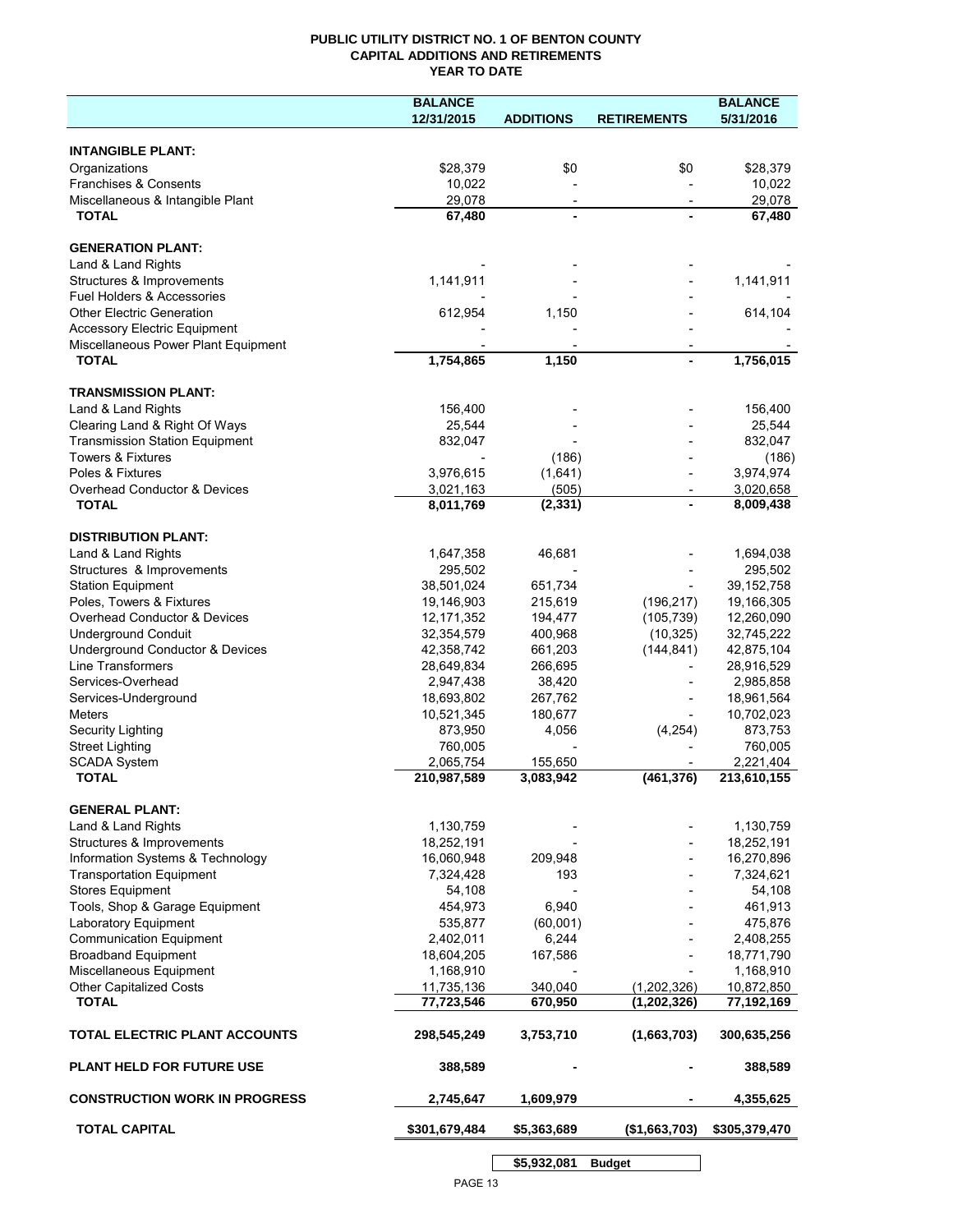## **PUBLIC UTILITY DISTRICT NO. 1 OF BENTON COUNTY STATEMENT OF CASH FLOWS**

|                                                                                                          | <b>YTD</b><br>5/31/2016 | <b>Monthly</b><br>5/31/2016 |
|----------------------------------------------------------------------------------------------------------|-------------------------|-----------------------------|
| <b>CASH FLOWS FROM OPERATING ACTIVITIES</b>                                                              |                         |                             |
| Cash Received from Customers and Counterparties                                                          | \$56,545,892            | \$12,249,755                |
| Cash Paid to Suppliers and Counterparties                                                                | (41, 736, 877)          | (7, 397, 198)               |
| Cash Paid to Employees                                                                                   | (5,415,344)             | (1, 140, 132)               |
| <b>Taxes Paid</b>                                                                                        | (6,804,963)             | (3, 147, 182)               |
| <b>Net Cash Provided by Operating Activities</b>                                                         | 2,588,708               | 565,243                     |
|                                                                                                          |                         |                             |
| <b>CASH FLOWS FROM NONCAPITAL FINANCING ACTIVITIES</b>                                                   |                         |                             |
| Other Interest Expense                                                                                   | (9,500)                 |                             |
| Net Cash Used by Noncapital Financing Activities                                                         | (9,500)                 |                             |
| <b>CASH FLOWS FROM CAPITAL AND RELATED FINANCING ACTIVITIES</b>                                          |                         |                             |
| <b>Acquisition of Capital Assets</b>                                                                     | (5,372,211)             | (1,513,207)                 |
| Proceeds from Sale of Revenue Bonds                                                                      |                         |                             |
| Cash Defeasance Principal and Interest                                                                   |                         |                             |
| <b>Bond Principal Paid</b>                                                                               |                         |                             |
| <b>Bond Interest Paid</b>                                                                                | (1, 157, 145)           |                             |
| <b>Capital Contributions</b><br>Sale of Assets                                                           | 617,205                 | 201,727                     |
| Net Cash Used by Capital and Related Financing Activities                                                | 40,598<br>(5,871,553)   | 17,478<br>(1, 294, 002)     |
|                                                                                                          |                         |                             |
| <b>CASH FLOWS FROM INVESTING ACTIVITIES</b>                                                              |                         |                             |
| Interest Income<br>Proceeds from Sale of Investments                                                     | 123,903                 | 29,521                      |
| Purchase of Investments                                                                                  | 1,997,500               | 1,997,500                   |
| Joint Venture Net Revenue (Expense)                                                                      |                         |                             |
| <b>Net Cash Provided by Investing Activities</b>                                                         | 2,121,403               | 2,027,021                   |
| <b>NET INCREASE (DECREASE) IN CASH</b>                                                                   | (1, 170, 942)           | 1,298,262                   |
| <b>CASH BALANCE, BEGINNING</b>                                                                           | \$28,597,032            | \$26,127,828                |
|                                                                                                          |                         |                             |
| <b>CASH BALANCE, ENDING</b>                                                                              | \$27,426,090            | \$27,426,090                |
|                                                                                                          |                         |                             |
| <b>RECONCILIATION OF NET OPERATING INCOME TO NET</b><br><b>CASH PROVIDED BY OPERATING ACTIVITIES</b>     |                         |                             |
| Net Operating Revenues                                                                                   | (\$2,693,533)           | (\$227,001)                 |
|                                                                                                          |                         |                             |
| Adjustments to reconcile net operating income to net cash<br>provided by operating activities:           |                         |                             |
| Depreciation & Amortization                                                                              | 5,892,835               | 1,104,863                   |
| <b>Unbilled Revenues</b>                                                                                 | 2,300,000               | 500,000                     |
| Misellaneous Other Revenue & Receipts                                                                    | 11,885                  | 3,578                       |
| GASB 68 Pension Expense                                                                                  |                         |                             |
| Decrease (Increase) in Accounts Receivable                                                               | (903, 033)              | 1,181,259                   |
| Decrease (Increase) in BPA Prepay Receivable                                                             | 250,000                 | 50,000                      |
| Decrease (Increase) in Inventories                                                                       | (80,081)                | (168, 400)                  |
| Decrease (Increase) in Prepaid Expenses                                                                  | (14, 507)               | 41,729                      |
| Decrease (Increase) in Wholesale Power Receivable                                                        | 564,235                 | 314,909                     |
| Decrease (Increase) in Miscellaneous Assets<br>Decrease (Increase) in Prepaid Expenses and Other Charges | (58)<br>1,115,925       | 351,602<br>301,206          |
| Decrease (Increase) in Deferred Derivative Outflows                                                      | 574,600                 | 116,414                     |
| Increase (Decrease) in Deferred Derivative Inflows                                                       | (874, 926)              | (253,006)                   |
| Increase (Decrease) in Warrants Outstanding                                                              | (52, 464)               | 108,336                     |
| Increase (Decrease) in Accounts Payable                                                                  | (1,238,215)             | (465, 586)                  |
| Increase (Decrease) in Accrued Taxes Payable                                                             | (1,555,565)             | (2, 198, 483)               |
| Increase (Decrease) in Customer Deposits                                                                 | 24,422                  | 14,183                      |
| Increase (Decrease) in BPA Prepay Incentive Credit                                                       | (67, 190)               | (13, 438)                   |
| Increase (Decrease) in Other Current Liabilities                                                         | 133,858                 | 35,292                      |
| Increase (Decrease) in Other Credits                                                                     | (799, 480)              | (232, 214)                  |
| <b>Net Cash Provided by Operating Activities</b><br>PAGE 14                                              | \$2,588,708             | \$565,243                   |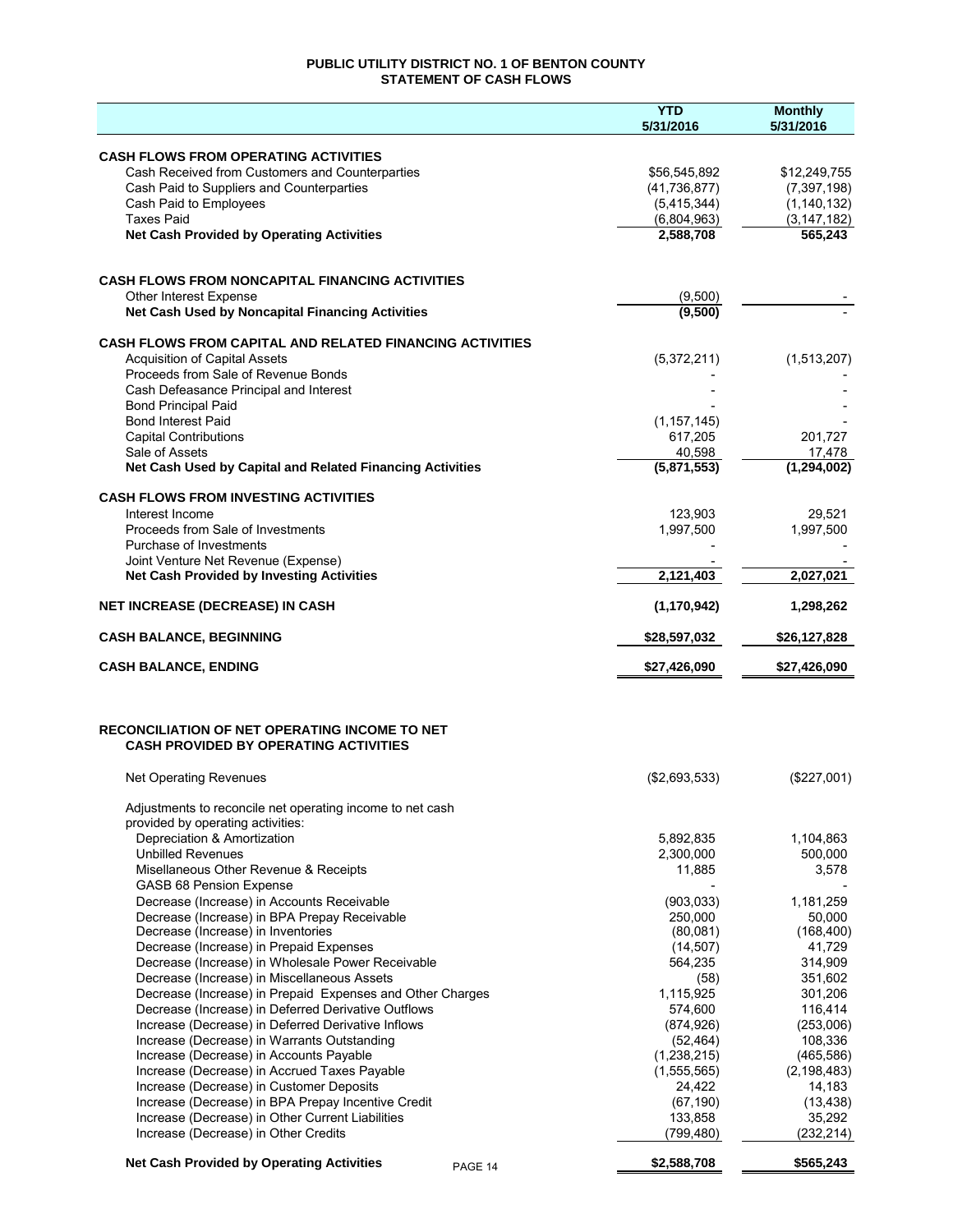## **PUBLIC UTILITY DISTRICT NO. 1 OF BENTON COUNTY WEATHER STATISTICS May 31, 2016**





| Year      | Jan    | Feb                      | March                    | April           | May  | June  | July                                    | Aug    | <b>Sept</b> | Oct   | Nov | Dec | Total  |  |
|-----------|--------|--------------------------|--------------------------|-----------------|------|-------|-----------------------------------------|--------|-------------|-------|-----|-----|--------|--|
| 2016      | -      | $\overline{\phantom{0}}$ | -                        | 22              | 55   |       |                                         |        |             |       |     |     | 77     |  |
| 2015      | -      | -                        | $\overline{\phantom{0}}$ |                 | 117  | 423   | 508                                     | 404    | 69          | 10    |     |     | 1,534  |  |
| 13-yr Avg |        | -                        | $\overline{\phantom{0}}$ |                 | 61   | 176   | 438                                     | 358    | 112         |       |     |     | 1.154  |  |
|           |        |                          |                          |                 |      |       | <b>Cumulative CDDs in Billing Cycle</b> |        |             |       |     |     |        |  |
| 2016      |        | -                        | $\overline{\phantom{0}}$ | 347             | .422 |       |                                         |        |             |       |     |     | 1.769  |  |
| 2015      | $\sim$ | ٠                        | ٠                        | 13 <sub>1</sub> | 910  | 7.895 | 16.797                                  | 13.850 | 6.885       | 1.115 | 89  |     | 47,554 |  |
| 13-yr Avg | -      | $\sim$                   | $\overline{\phantom{0}}$ | 13 <sub>1</sub> | 699  | 3.264 | 9,836                                   | 13,155 | 7.180       | .576  | 62  | -   | 35,783 |  |

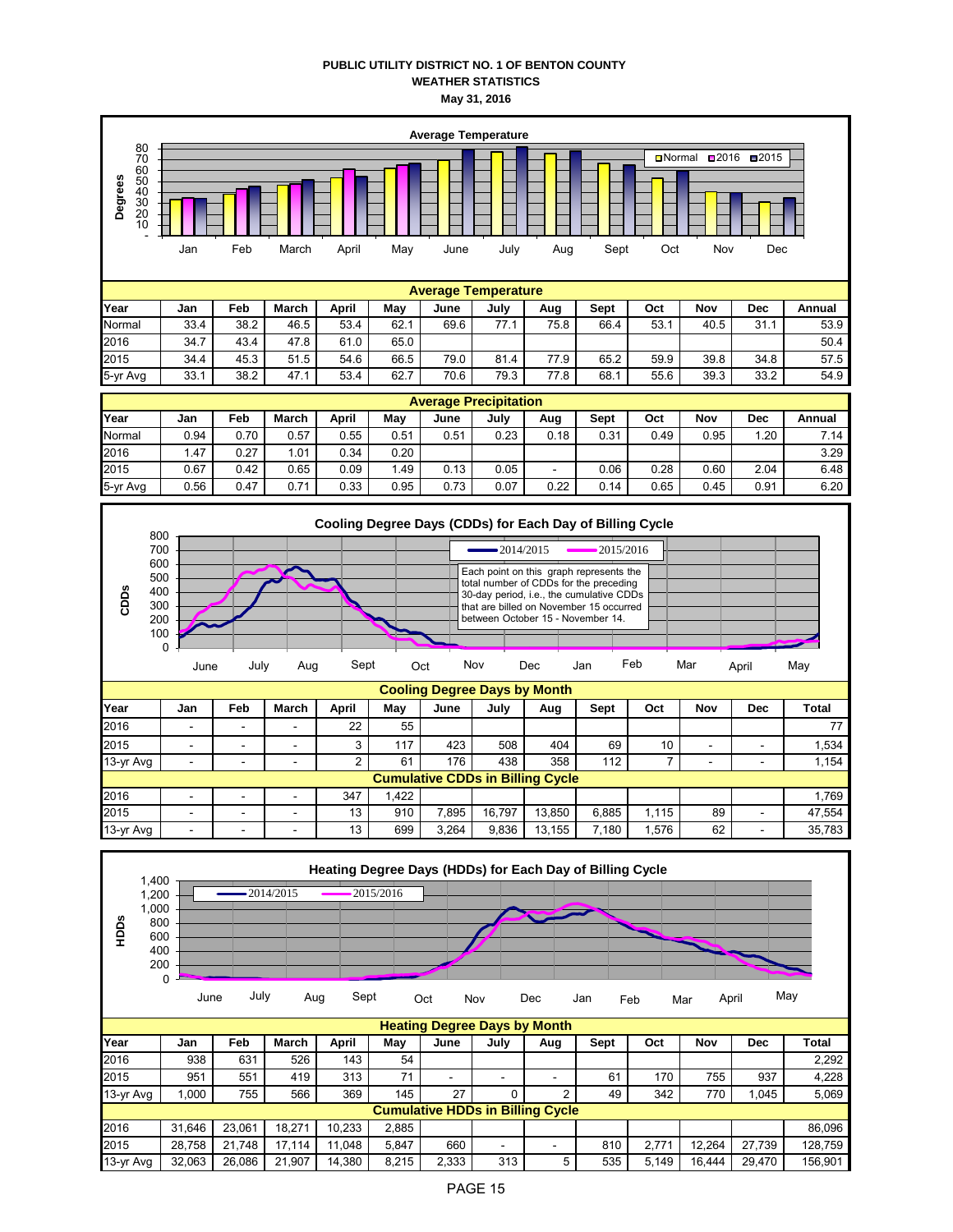#### **PUBLIC UTILITY DISTRICT NO. 1 OF BENTON COUNTY BROADBAND SUMMARY**

#### *May Highlights*

My Clients Plus, Country Financial and Clifton Larson Allen connectedto fiber, all with 50Mbps services. Ben Franklin Ortho on Plaza Way has a new 10Mbps connection. We provided Sycure Networks, a new RSP, with a 50Mbps Internet connectino to APEL. West Richland Family Dental and Columbia Center Heights both upgraded to 50Mbps and T-Movile Horn Rapids upgraded to 200Mbps. Kelly Wright connected to a 10Mbps service in an approved multi-tenant building. OWT and Telco both signed new Internet contracts.

|                                                                                                            |                          |                     |                          |                          |                          |                          |      | <b>ACTUALS</b> |               |             |     |            |     |             |                                  |                      |
|------------------------------------------------------------------------------------------------------------|--------------------------|---------------------|--------------------------|--------------------------|--------------------------|--------------------------|------|----------------|---------------|-------------|-----|------------|-----|-------------|----------------------------------|----------------------|
|                                                                                                            | 2016 Budget              | Jan                 | Feb                      | <b>March</b>             | <b>April</b>             | <b>May</b>               | June | July           | <b>August</b> | <b>Sept</b> | Oct | <b>Nov</b> | Dec | <b>YTD</b>  | <b>Budget</b><br><b>Variance</b> | Inception<br>to Date |
| <b>OPERATING REVENUES</b>                                                                                  |                          |                     |                          |                          |                          |                          |      |                |               |             |     |            |     |             |                                  |                      |
| Ethernet                                                                                                   | 1,523,071                | \$99,559            | \$103,216                | \$104,672                | \$103,787                | \$104,283                |      |                |               |             |     |            |     | \$515,518   | 1,007,553                        |                      |
| Non-Recurring Charges                                                                                      | $\blacksquare$           | 1,800               | 3,000                    | 1,000                    | 1,000                    | 3,150                    |      |                |               |             |     |            |     | \$9,950     | (9,950)                          |                      |
| <b>TDM</b>                                                                                                 | 69,372                   | 5,781               | 5,781                    | 5,781                    | 5,781                    | 5,781                    |      |                |               |             |     |            |     | 28,905      | 40,467                           |                      |
| Wireless                                                                                                   | 312                      | 26                  | 26                       | 26                       | 26                       | 26                       |      |                |               |             |     |            |     | 130         | 182                              |                      |
| Internet Transport Service                                                                                 | 123,540                  | 6,841               | 6,907                    | 7,146                    | 7,293                    | 5,606                    |      |                |               |             |     |            |     | \$33,793    | 89,747                           |                      |
| <b>Fixed Wireless</b>                                                                                      | 82,779                   | 6,958               | 6,953                    | 6,944                    | 6,921                    | 6,842                    |      |                |               |             |     |            |     | \$34,617    | 48,162                           |                      |
| Broadband Revenue - Other                                                                                  | 281,642                  | 43,595              | 43,405                   | 43,102                   | 43,088                   | 43,095                   |      |                |               |             |     |            |     | \$216,286   | 65,356                           |                      |
| Subtotal                                                                                                   | 2,080,716                | 164,560             | 169,289                  | 168,671                  | 167,896                  | 168,783                  |      |                |               |             |     |            |     | \$839,199   |                                  |                      |
| NoaNet Maintenance Revenue                                                                                 |                          | $\overline{a}$      | ÷                        | ÷.                       | ٠                        |                          |      |                |               |             |     |            |     |             |                                  |                      |
| <b>Bad Debt Expense</b>                                                                                    |                          |                     |                          |                          |                          |                          |      |                |               |             |     |            |     |             |                                  |                      |
| <b>Total Operating Revenues</b>                                                                            | 2,080,716                | 164,560             | 169,289                  | 168,671                  | 167,896                  | 168,783                  |      |                |               |             |     |            |     | \$839,199   | 1,241,517                        | 15,031,744           |
| <b>OPERATING EXPENSES</b>                                                                                  |                          |                     |                          |                          |                          |                          |      |                |               |             |     |            |     |             |                                  |                      |
| Marketing & Business Development                                                                           |                          | $\sim$              | $\sim$                   | $\overline{\phantom{a}}$ |                          | $\sim$                   |      |                |               |             |     |            |     |             | $\overline{\phantom{a}}$         |                      |
| General Expenses                                                                                           | 309,785                  | 13,401              | 47,476                   | 70,716                   | 75,674                   | 67,593                   |      |                |               |             |     |            |     | \$274,860   | 34,925                           |                      |
| Other Maintenance                                                                                          | 141,758                  | 1,360               | 2,106                    | 12,586                   | 2,539                    | 20,362                   |      |                |               |             |     |            |     | \$38,953    | 102,805                          |                      |
| NOC Maintenance                                                                                            | 391,428                  |                     | 161                      | $\overline{\phantom{a}}$ | $\sim$                   | $\sim$                   |      |                |               |             |     |            |     | 161.27      | 391,267                          |                      |
| Wireless Maintenance                                                                                       |                          | 10,763              | 1,893                    | 243                      | $\overline{\phantom{a}}$ | $\overline{\phantom{a}}$ |      |                |               |             |     |            |     | \$12,899    | (12, 899)                        |                      |
| Subtotal                                                                                                   | 842,971                  | 25,524              | 51,636                   | 83,545                   | 78,214                   | 87,954                   |      |                |               |             |     |            |     | \$326,873   | 516,098                          | 9,191,378            |
| NoaNet Maintenance Expense                                                                                 |                          | $\sim$              | $\overline{\phantom{a}}$ | $\sim$                   | $\sim$                   | $\sim$                   |      |                |               |             |     |            |     | \$0         | $\blacksquare$                   |                      |
| Depreciation                                                                                               | 886,520                  | 97,106              | 93,729                   | 82,045                   | 81,893                   | 79,778                   |      |                |               |             |     |            |     | \$434,551   | 451,969                          | 9,245,102            |
| <b>Total Operating Expenses</b>                                                                            | 1,729,491                | 122,630             | 145,365                  | 165,590                  | 160,106                  | 167,733                  |      |                |               |             |     |            |     | \$761,424   | 968,067                          | 18,436,480           |
| <b>OPERATING INCOME (LOSS)</b>                                                                             | 351,225                  | 41,929              | 23,925                   | 3,081                    | 7,790                    | 1,050                    |      |                |               |             |     |            |     | \$77,774    | 273,451                          | (3,404,736)          |
| <b>NONOPERATING REVENUES &amp; EXPENSES</b><br>Internal Interest due to Power Business Unit <sup>(1)</sup> | (362, 982)               | (30, 136)           | (29, 831)                | (29, 749)                | (29, 801)                | (29, 522)                |      |                |               |             |     |            |     | (\$149,039) | 213,943                          | (5,723,646)          |
| <b>CAPITAL CONTRIBUTIONS</b>                                                                               |                          |                     |                          |                          |                          |                          |      |                |               |             |     |            |     |             |                                  |                      |
| Contributions in Aid of Broadband                                                                          | 10,000                   | 8,200               | 27,550                   |                          | 98                       | 6,865                    |      |                |               |             |     |            |     | \$42,713    | 32,713                           | 4,739,142            |
| <b>BTOP</b>                                                                                                |                          |                     |                          |                          |                          |                          |      |                |               |             |     |            |     |             | $\overline{\phantom{a}}$         | 2,282,671            |
| <b>INTERNAL NET INCOME (LOSS)</b>                                                                          | (\$1,757)                | \$19,993            | 21,644                   | (26, 668)                | (21, 914)                | (21, 607)                |      |                |               |             |     |            |     | (\$28,552)  | \$520,106                        | (2, 106, 569)        |
| <b>NOANET COSTS</b>                                                                                        |                          |                     |                          |                          |                          |                          |      |                |               |             |     |            |     |             |                                  |                      |
| <b>Member Assessments</b>                                                                                  |                          |                     |                          |                          |                          |                          |      |                |               |             |     |            |     |             |                                  | \$3,159,092          |
| Membership Support                                                                                         | $\overline{\phantom{a}}$ | 86                  | $\overline{\phantom{a}}$ | 54                       | 782                      | 173                      |      |                |               |             |     |            |     | \$1,094     |                                  | 114,467              |
| <b>Total NoaNet Costs</b>                                                                                  |                          | 85.67               | $\sim$                   | 53.50                    | 782                      | 173                      |      |                |               |             |     |            |     | \$1,094     |                                  |                      |
|                                                                                                            |                          |                     |                          |                          |                          |                          |      |                |               |             |     |            |     |             | (\$1,094)                        | \$3,273,559          |
| <b>CAPITAL EXPENDITURES</b>                                                                                | \$924,936                | \$5,392             | \$31,275                 | \$57,973                 | \$106,196                | (\$5,763)                |      |                |               |             |     |            |     | \$195,074   | \$729,862                        | \$20,036,894         |
| NET CASH (TO)/FROM BROADBAND <sup>(2)</sup>                                                                |                          | \$322,809 \$141,758 | 113,928                  | 27,100                   | (17, 198)                | 93,283                   |      |                |               |             |     |            |     | \$358,870   |                                  | (\$10,448,274)       |

#### *Value of Internal Usage of Fiber*

| <b>Administrative Services</b> | 72,000    | 6,000  | 6,00  | 000.ز  | 6,000  | 6,000  |  |  |  | 30,000 |
|--------------------------------|-----------|--------|-------|--------|--------|--------|--|--|--|--------|
| <b>SCADA Services</b>          | 78.000    | 6.500  | 6.50  | 500    | 6.50C  | 6.500  |  |  |  | 32.500 |
| <b>Total Avoided Costs</b>     | \$150,000 | 12,500 | 12.50 | 12.500 | 12.500 | 12,500 |  |  |  | 62,500 |

(1) Internal interest budget is estimated based on cash flow projections (an interest rate of 3.6% is being used).

(2) Includes excess of revenues over operating costs, capital expenditures and NoaNet assessments; excludes depreciation and internal interest to Electric System